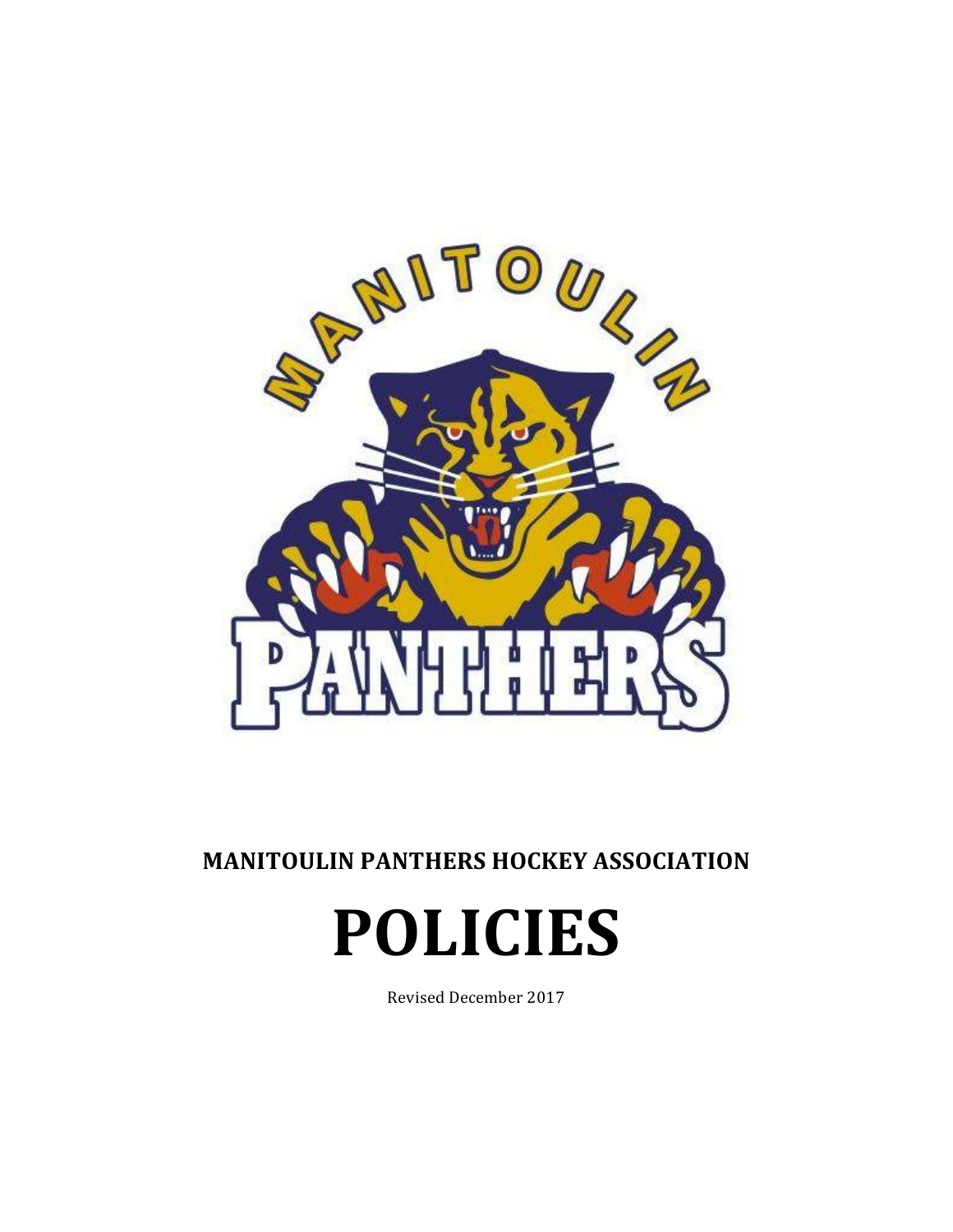| <b>COACH SELECTION POLICY</b>                       | 3              |
|-----------------------------------------------------|----------------|
| <b>TRYOUTS POLICY</b>                               | $\overline{4}$ |
| ANNUAL GENERAL MEETING POLICY                       | 9              |
| <b>EXECUTIVE COUNCIL NOMINATION FORM</b>            | 10             |
| EXECUTIVE COUNCIL NOMINATION ACCEPTANCE FORM        | 11             |
| <b>GOOD STANDING POLICY</b>                         | 12             |
| <b>AFFILIATION POLICY</b>                           | 12             |
| PROGRESSION PLAYER PROGRAM APPLICATION FORM         | 14             |
| AFFILIATED PLAYER PROGRAM                           | 15             |
| AFFILIATED PLAYER PROGRAM APPLICATION FORM          | 15             |
| <b>COMPLAINTS POLICY</b>                            | 16             |
| <b>COMPLAINTS FORM</b>                              | 17             |
| <b>APPEALS POLICY</b>                               | 18             |
| DRY-LAND/PRE-WORKOUT POLICY                         | 19             |
| PLAYER POSITIONS POLICY                             | 20             |
| NON-FRATERNIZATION POLICY                           | 20             |
| <b>DRESS CODE</b>                                   | 21             |
| CAPTAIN AND ASSISTANT CAPTAIN SELECTION PROCESS     | 22             |
| ICE ALLOCATION BUDGET CAP (3 hrs/week for 30 weeks) | 22             |
| <b>TEAM STAFF SELECTION</b>                         | 22             |
| TEAM REPRESENTATION AT EXECUTIVE COUNCIL MEETINGS   | 23             |
| USE OF ASSOCIATION EQUIPMENT                        | 23             |
| MANITOULIN PANTHER EQUIPMENT CONTRACT               | 24             |
| <b>APPROVING SIGNATURES</b>                         | 25             |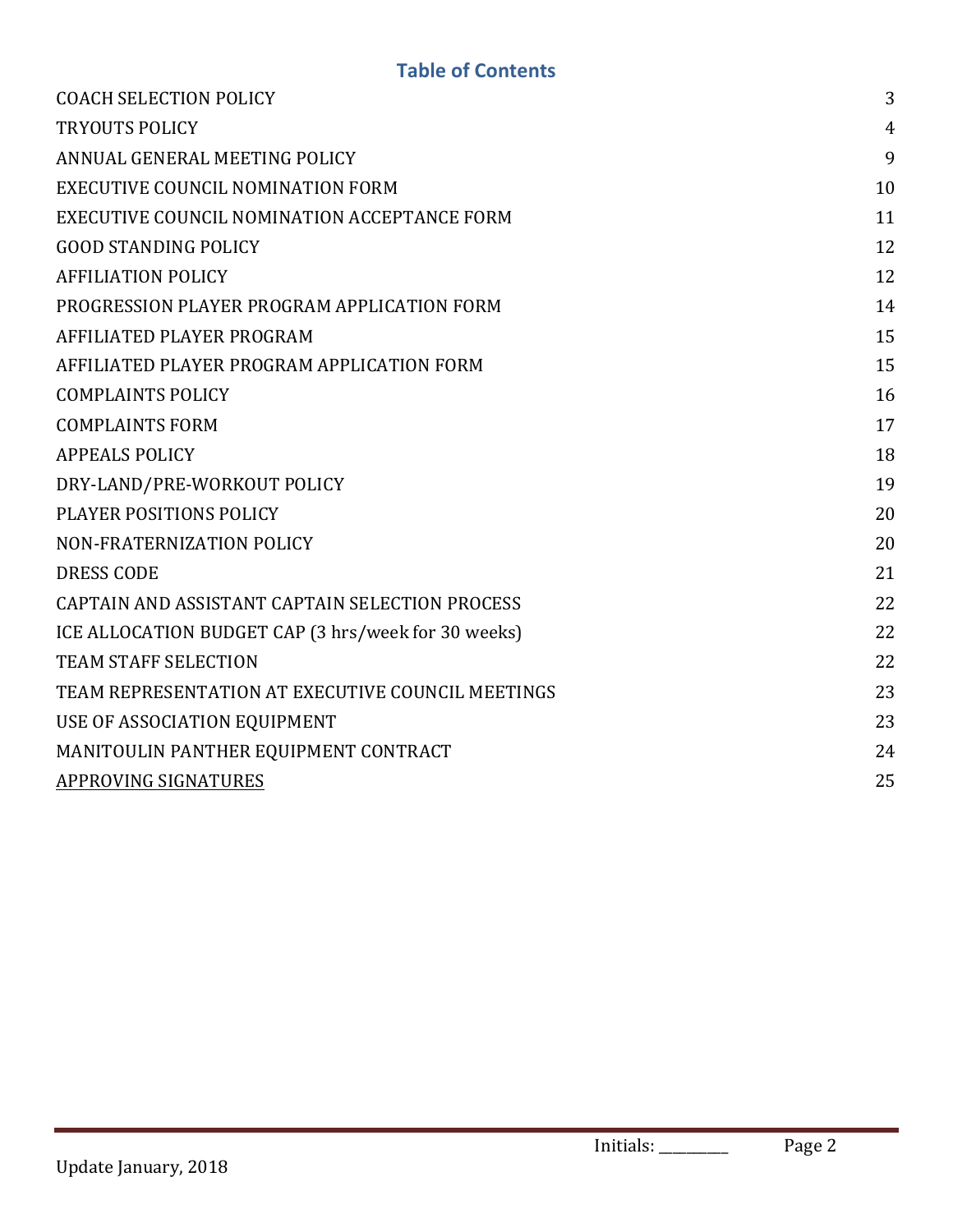# **COACH SELECTION POLICY**

#### **SELECTION OF COACHES**

The Manitoulin Panthers appreciates the strong interest in coaching the Rep level hockey teams. In some cases there are more applicants than there are teams available. It is often difficult to place all applicants with their first choice and often there is disappointment when a coach is not awarded a team. The coach selection committee may interview candidates and make recommendations based on the information gathered during the interview process, coach's evaluations forms, history with the organization and any other relevant information that will ensure the selection of the best possible candidate.

The overall objective is to select coaches that will have the greatest benefit to the kids in the program and meet the requirements and the mandate of the Manitoulin Panther Association.

- 1. All candidates will submit a coaching application prior to the established deadline date. Coaches may be interviewed for positions. Coaches must be eligible for proper coaching certifications to apply and must clear a criminal reference check to maintain position.
- 2. The Panther organization will utilize the OHF and Hockey Canada Coaching guidelines, as well as the established the Coach Interview Questions, as a basis for coach selection and for Manitoulin Panther Coach expectations and duties.
- 3. Applicants may be short-listed for interviews.
- 4. All applicants may not be contacted for an interview.
- 5. There will be an interview for all divisions, even if only one applicant.
- 6. A Coach Selection Committee will be established and approved by the Executive, comprised of one Executive member and up to four (4) other neutral individuals with extensive background knowledge and or experience, in coaching and in the game of hockey, to ensure a thorough and impartial process in choosing the best person for the job.
- 7. Coach Selection Committee members must abstain in the interview and evaluation of any coaches for a team, where they may have a direct family relation on the team in question (ie; child, grandchild, nephew)
- 8. Potential conflicts of interest must be brought forward or challenged by any/all Coach Selection Committee members, to ensure the perception of bias is minimized.
- 9. Coach Selection Committee, upon request, may take into account and review Coaching Evaluations Forms for any applicants who may have coached the previous year.
- 10. Every effort will be made to have head coaches named, prior to the first tryout skate. Once the Head Coach has been informed, the Head Coach will then recruit a Manager for the team as soon as possible, which must be ratified by the Executive. All other team staff are to be named once the full team roster has been finalized.
- 11. Once Team Coaches have been ratified, Head Coaches must sign offer of agreement form, prior to tryouts or team functions.
- 12. Once full team staff has been named and accepted by the Executive, a full team interview will take place.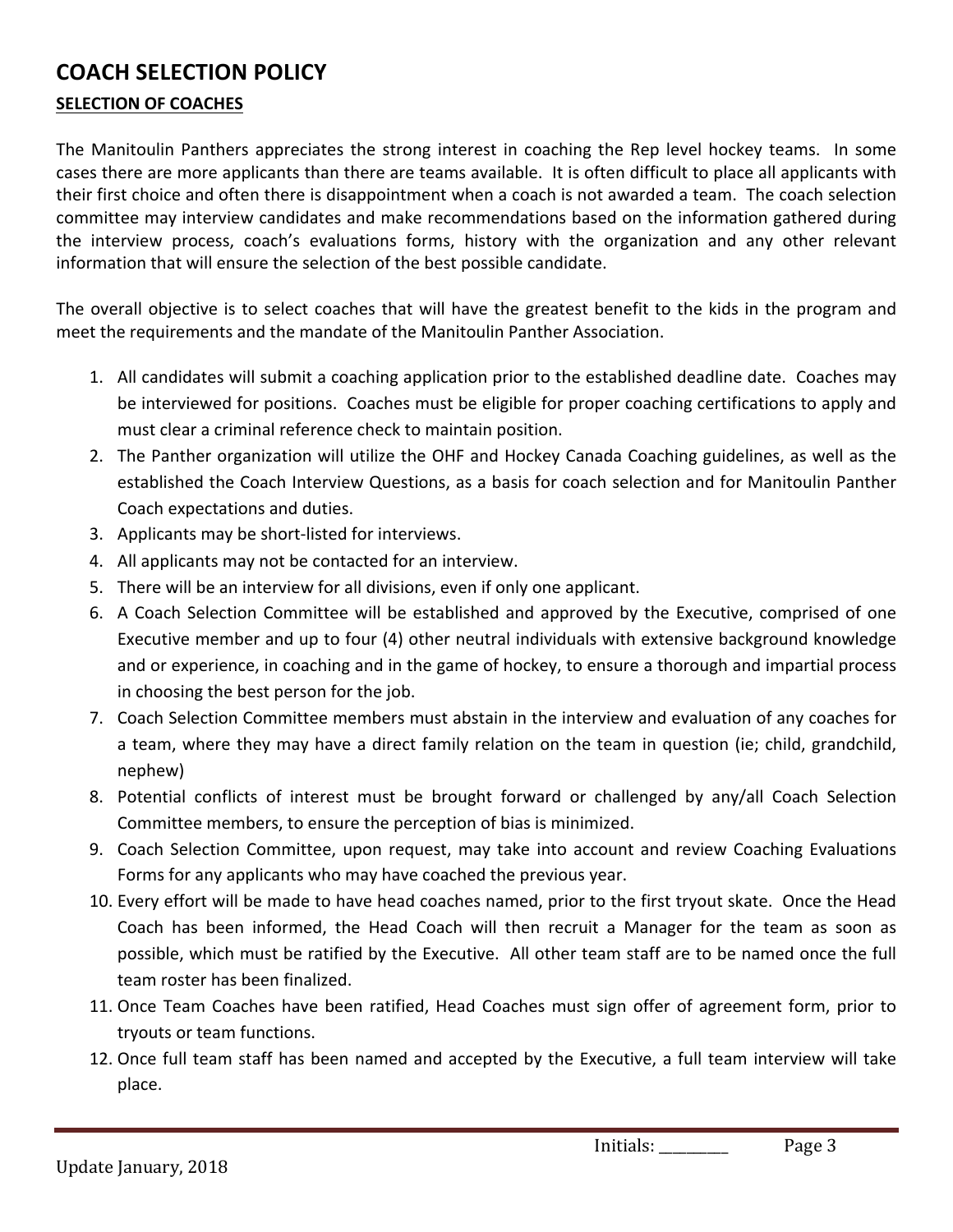- 13. There will not be a limit placed on the number of years a coach can remain with a team, however, continuance for subsequent years will always be reviewed and evaluated on an annual basis.
- 14. Coach selection for each division will be posted on the Panther website once determined and only when it has been approved by the board.
- 15. All applicants, whether successful or not, will be informed in writing of the outcome of their interview. Always contact successful applicants first.

#### **INTERVIEW PROCESS**

- 1. Established questions will be offered to the Coach Interview Selection Committee. Interview Committee does have the discretion to ask additional questions as they see fit, but must be agreed upon prior to first interview.
- 2. Previous experience, success, evaluations and interview evaluations/responses may be used for Coach determination/selection.
- 3. Final selection will be determined by consensus, through discussion amongst all group members and equal participation.
- 4. Recommendations will be put in writing on the form provided, with all Selection Committee members signing off, in agreement.
- 5. The Coach Selection Committee makes recommendation to the Executive for final approval, of their final selections for Head Coaches. If there are concerns with the recommendations, the Executive may express concern and/or make recommendation for the Selection Committee to have further consideration, only if there has been a breach in process or an extreme oversight in the facts, for the person of choice.

#### **CRITERIA**

- Coaches should have a strong coaching background and hockey experience.
- Coaches must be eligible for proper certification and Criminal Reference Checks (CRC) /Vulnerable Sector Search (VSS)
- Personality and attitude; The Coaches ability as a leader, role model, communicator, and their ability to recognize their influence on those around them.
- Must agree to comply with the direction of the Panther organization and its policies, as set out by the Executive
- Must be in good standing with the Panther organization.

# **TRYOUTS POLICY**

The Manitoulin Panther organization is a Rep Hockey program that brings together dedicated, skilled players and dedicated, experienced coaches to form team to play against the best hockey players and coaches of similar ability. Playing Rep hockey is a privilege, not a right, for the skilled hockey player. Not every person trying out will make the team. This being said, it is not skill alone that dictates who will be selected and able to participate in the Rep hockey program. Evaluations may take into account, skill level, attitude, coach-ability, enthusiasm, heart, desire to play, leadership skills, confidence, knowledge of the game, past history with the organization and any other attributes deemed necessary by the try-out selection committee for the given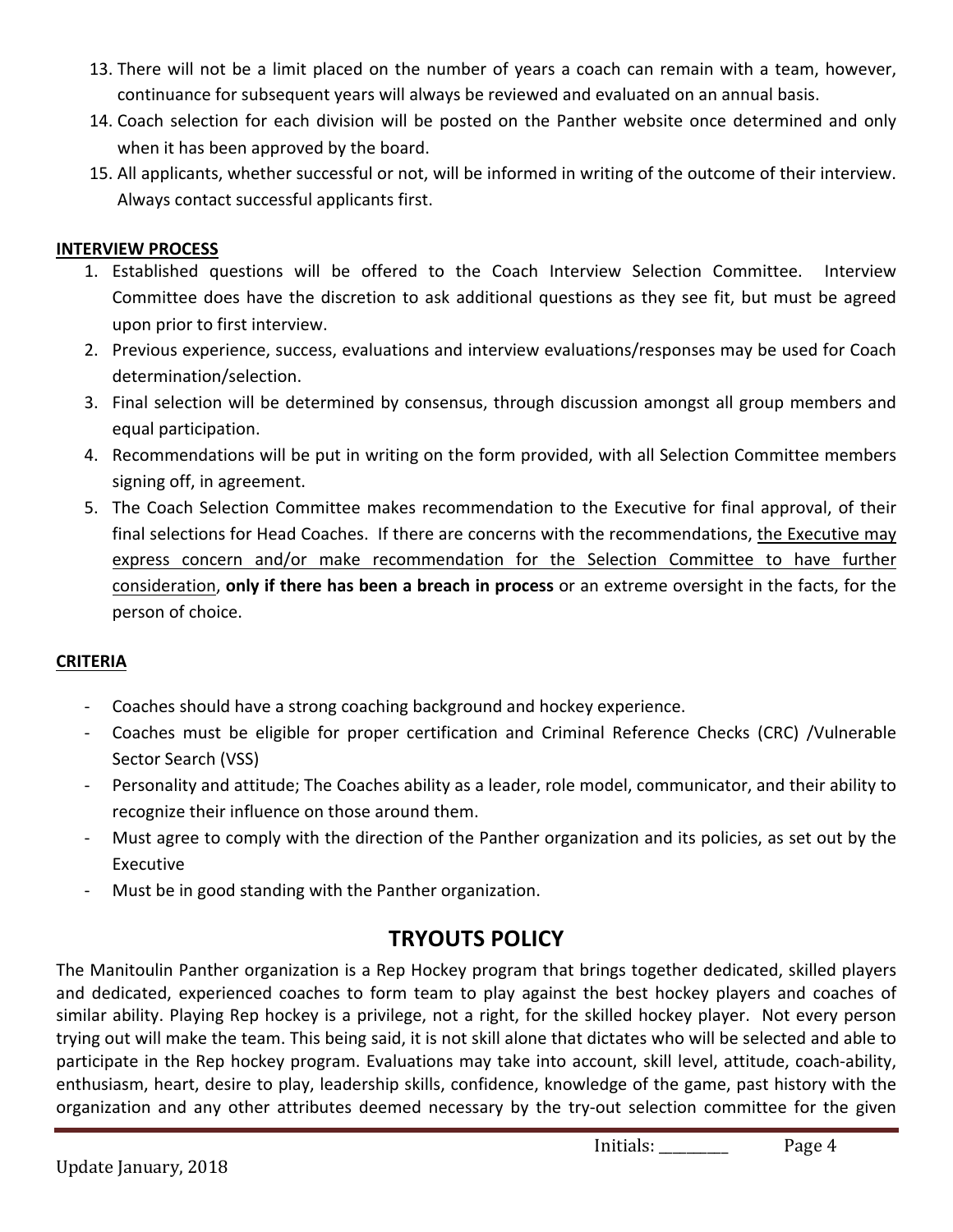division. The intent of our tryouts is to provide a fair and impartial assessment of a players total hockey skills, both during skills demonstrations as well as scrimmage sessions.

#### A. ADVERTISEMENT

- a. The dates for the tryouts will be posted on the Panther website immediately, once a date for ice time has been confirmed by the Executive
- b. The determined dates for the tryouts will be posted on the Association Website a minimum of 2 weeks prior to the first skate, by the Panther Executive Committee Secretary.
- c. All present team managers for each Panther division must ensure all parents of their team are notified of the dates.
- d. Notification will be sent to MMHA, to be forwarded to all team managers at various levels within the MMHA.

#### B. REGISTRATION:

- a. All players must have proper releases submitted prior to being permitted any ice time.
- b. Tryout fee will be \$15 per skate, payable before going on the ice. All money submitted to Panther Organization.
- c. All players registering for tryouts must elect for either goalie or a player and be considered only for a position they registered for. Please Note: Coaches may put players in positions that are best suited for the team or player, at the Coaching staffs discretion, and not necessarily the position they may have played on a previous team, or the position the parent wishes for them to play.
- d. All players chosen for the team will be notified immediately following tryouts completion. All selected players will be required to submit a non-refundable deposit of \$100 to the association, within 1 week of notification, to demonstrate commitment to both your team and the association. Players, not submitting deposit will be removed from team list and replaced. Players will not be officially signed to the team until the fall, to finalize the team selection process.

#### C. COACHING STAFF

- a. Only a Head Coach will be chosen prior to the tryout process, and only the Head Coach will be involved in the team selection.
- b. Other Assistant Coaches and team staff will be chosen after all players are selected for the team, as laid out in the Coach Selection Policy
- c. If the Head Coach has a child trying out, the evaluation and determination of whether this player has the ability to be chosen for a spot on the team, will be determined by the other members of the Selection Committee for the division. If the Head Coaches child is not chosen for the team, the Head Coach may choose to opt out of the Head Coaching position.

#### D. SELECTION COMMITTEE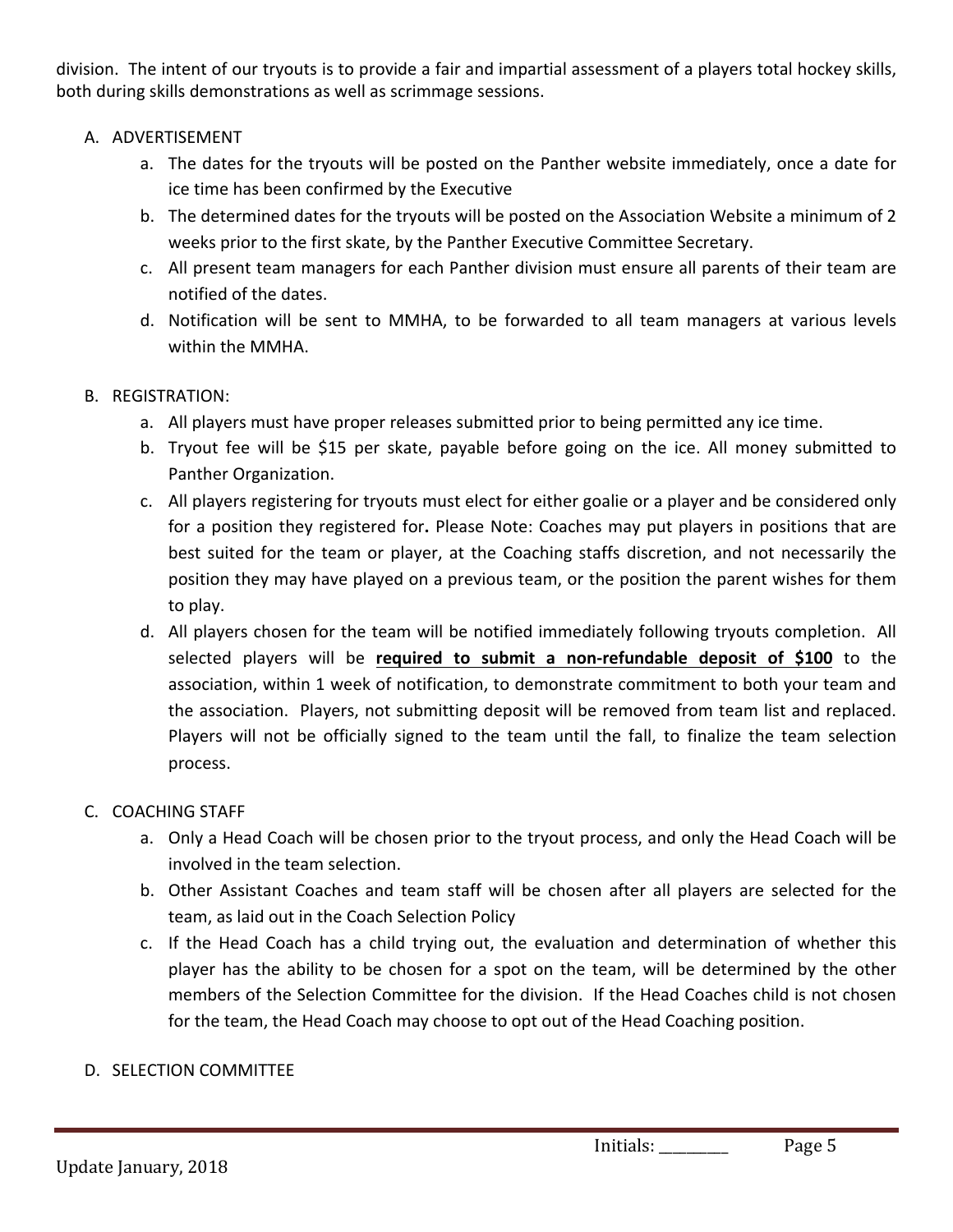- a. A Selection Committee will be put together for each division, comprised of the Head Coach and up to 3 other non-biased individuals, who have no children, grandchildren or nieces/nephews trying out for specific team being evaluated. They must have sufficient hockey knowledge for the specific division. Any other perceived conflicts must be brought forward to the Selection Committee, for determination. Selection Committee members may assist in more than one division. The Panther Head Coaches of the lower division teams are to be consulted by the Committee on all players trying out for a higher division team before final selection.
- b. Selection Committee members will be chosen and ratified by the Executive.
- c. The Selection Committee will each use a standardized organization Evaluation Form, scoring each player on the necessary requirements to play at the Rep level, and selecting/ranking players in numerical order
- d. Only the Coach from the Selection Committee may be on the ice with the players, if he so chooses.
- e. Each member of the Selection Committee has an equal vote on who they feel should be on the team and the Head Coach will accept the outcomes of the results as presented by the group. Majority rules on player selection. If there is a dispute on a player, and it appears to be divided, head coaches preference for a player will prevail
- f. The Panther Executive Committee, through board motion, must ratify finalization of team selection. Note: the Executive Committee cannot over rule the recommendation brought forward, but can send back to the Selection Committee for further review, if and only if, it can be pointed out that there was a violation in the process, as set out in this policy. Recommendations brought forward are to be signed by all Selection Committee members.

#### E. PROCESS:

- a. All tryouts for the Panther organization will consist of a spring skate, where the selection committee will make every effort to finalize the team selection. However, if the selection committee feels there is not enough talent or numbers to finalize the team in question, upon approval from the Executive, they may hold a fall skate, to finalize their team. The Executive Committee determines dates for spring tryouts, to be immediately following the completion of the OHF Championships, for all teams. Depending on ice availability, for spring skates, this may revert to just a fall tryout process, but the intention will always be to have a Spring Tryout.
- b. It is the policy of the Manitoulin Panthers, that each registered player will play in his/her age level, as set forth by NOHA Hockey Rules/Regulations
- c. It is recognized by the Manitoulin Panthers, that for the exceptional player, PROGRESSION to a higher level. It must also be recognized that skill level alone, is not the determining factor for approval to be considered. Final decisions are at the discretion of the Executive Committee.
	- 1. Parents MUST submit intent to have their child play as a Progression Player. They must do so, in writing, no later than 1 week prior to start of tryout process.
	- 2. Approval to do so must be granted by the executive in conjunction with recommendations from previous team and Coach of upper level team. If granted, parents will also be required to sign memorandum of understanding document.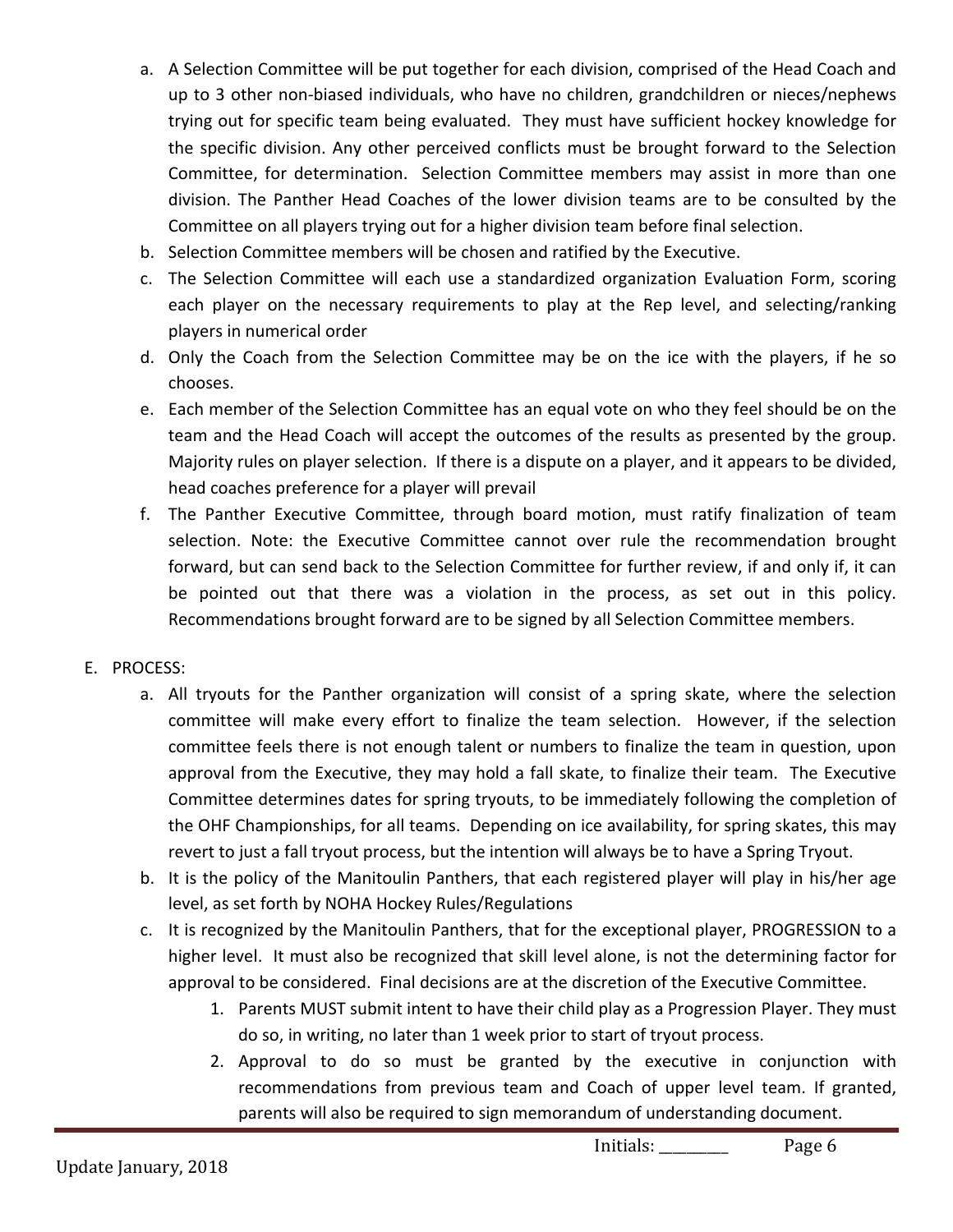- 3. There will only be one spot made available for progression, per team. (Exception to the rule may be the association, entry-level team).
- 4. Progression is only deemed acceptable, where it is determined there is exceptional skill level to warrant consideration. The player in question must be deemed to be in the upper half of the team in overall skill level.
- 5. If granted progression, the player must also skate and try out for their original division team, to ensure proper assignment to the appropriate division for the player. (Please note, after first scrimmage, consideration for progression may be withdrawn, asking player to return to original division)
- d. Teams/Coaching staff may choose to enter a summer tournament, if they feel this is required or beneficial to their team.
- e. Teams must strive to fill a maximum of 15 skaters and two goalies depending on Affiliated Player Program (APP) applications; however, depending on skill level, number of accepted APP applicants, and number of participants, a team can go with a minimum of 1 goalie and 12 skaters. Consideration of the applicants to the APP must be given when finalizing the number of Roster spots available. The minimum number must be agreed upon by the Selection Committee and ratified by the Executive. The exception to this rule is with the entry level program, whereby, they may be considered to ice a team, with 1 goalie and 10 skaters (still requiring approval of the Executive).
- f. Each player trying out is entitled to the first two initial ice times, after which, players may be released. Any players being cut from the spring skate are entitled to try out again in the fall tryouts (if available).
- g. Each try-out will have a minimum of one scrimmage (1hr in length), as the second skate, to evaluate how the players apply their skills in a game situation.
- h. Each try-out will have a minimum of 3 separate 1 hr skates, however, Selection Committee may request more skates if they deem necessary.
- i. The selection committee reserves the right to ask on-ice instructors to put a certain player on the ice or in a situation, to allow for further review.
- j. Players will be chosen based on skill level, not positions of choice by parent/player.
- k. Players will be sorted from highest to lowest scores from tryout data.
- I. More weight will be given to second year players, if try-out selection committee deems scores close.
- m. Each team will strive to ensure 1/3 of each team is comprised of first year players to ensure continuity and growth of Manitoulin Panther Hockey Development. Anything less than this in the finalizing of a team, due to limited numbers or skill level, will need prior approval of the Executive.
- n. Players are not permitted to wear any organization colors/jersey items throughout any of the skates.
- o. Goalies may not be required in the skills evaluation, whereby they will have a separate session set aside for a specific goalie evaluation.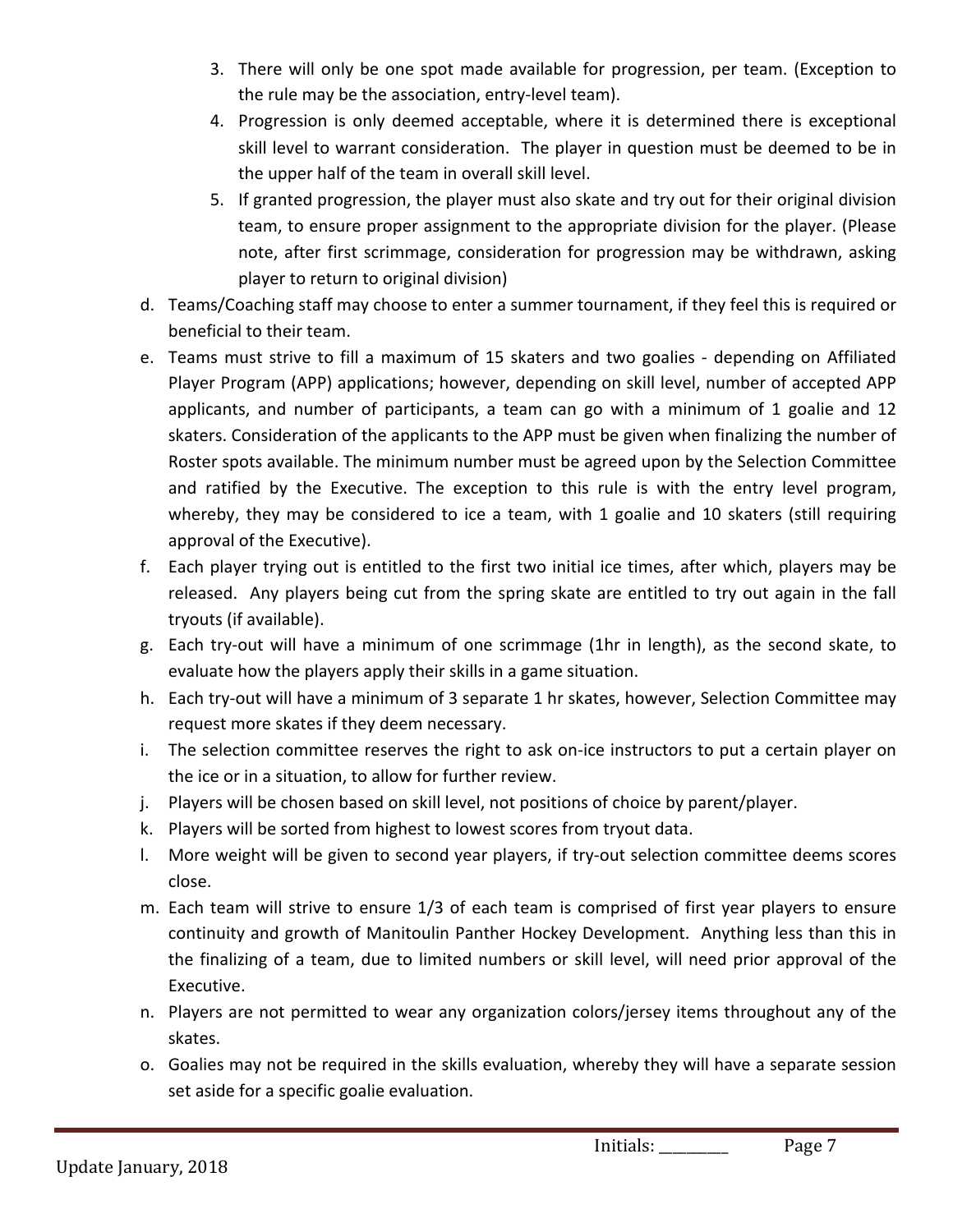- p. Team selection will be posted on the Panther website at a later date. Notification of team selection status will be by letter format, via email, immediately following tryout completion.
- g. All scoring evaluations are kept confidential, however every participant is entitled to a copy of the Evaluation scoring, to see what areas they need to improve in. The scoring of the evaluation is ABSOLUTELY not open to opinions and/or discussion of disagreement with scoring, but further explanation of scoring can be considered, if selection committee feels it is for productive reasons.
- r. Appeals can be made on the team selection process, first to the Selection Committee. Appeals must be based on a breach in process as laid out in this policy. Appeals will not be considered based on OPINIONS, of skill level or disagreements in scoring.
- s. In the case of known injury/illness, which is brought forward to the attention of the selection committee, the selection committee may hold a spot for a later review/assessment of a player, if it is believed that the player is above average and warrants consideration. Such consideration may also take into account the previous year's performance on a Panther Team.

#### **Tryout skills, which may be taken into consideration when assessing/evaluating players to play at the Rep** level include, but are not limited to:

| <b>SKATING</b>          | <b>SHOOTING</b>   |  |  |
|-------------------------|-------------------|--|--|
| Fwd speed               | <b>Wrist Shot</b> |  |  |
| Endurance speed         | Slap Shot         |  |  |
| <b>Fwd Crossovers</b>   | Snap shot         |  |  |
| <b>Bwd crossovers</b>   | <b>Back Hand</b>  |  |  |
| <b>Bwd Sturns</b>       | Accuracy          |  |  |
| Stops and starts        | Power             |  |  |
| Bwd/Fwd transitions R/L | On the fly        |  |  |
| Pivots                  |                   |  |  |

#### **PUCK HANDLING PASSING**

Through pylon's and a securacy and a securacy and a securacy and a securacy of  $\sim$  Accuracy Tight turns Tight turns **Forward** pass Fwd/Bwd pivots around pylons example and pass Bwd pass Straight-line speed **Receiving** a pass Figure 8's and the settlement of the settlement of the Reads/spots open man Quick hands **COVER 1998** Use of feet to receive pass Soft hands **Moves** puck quickly In traffic and the Does not telegraph pass

#### **POSITIONING BATTLING**

- Fwd on defence Corner battles Defence on fwd front of net and a set of Blue line battles Wingers on side **Face off** battles Breakouts from defence zone Centreman 2 way play **CHECKING**
-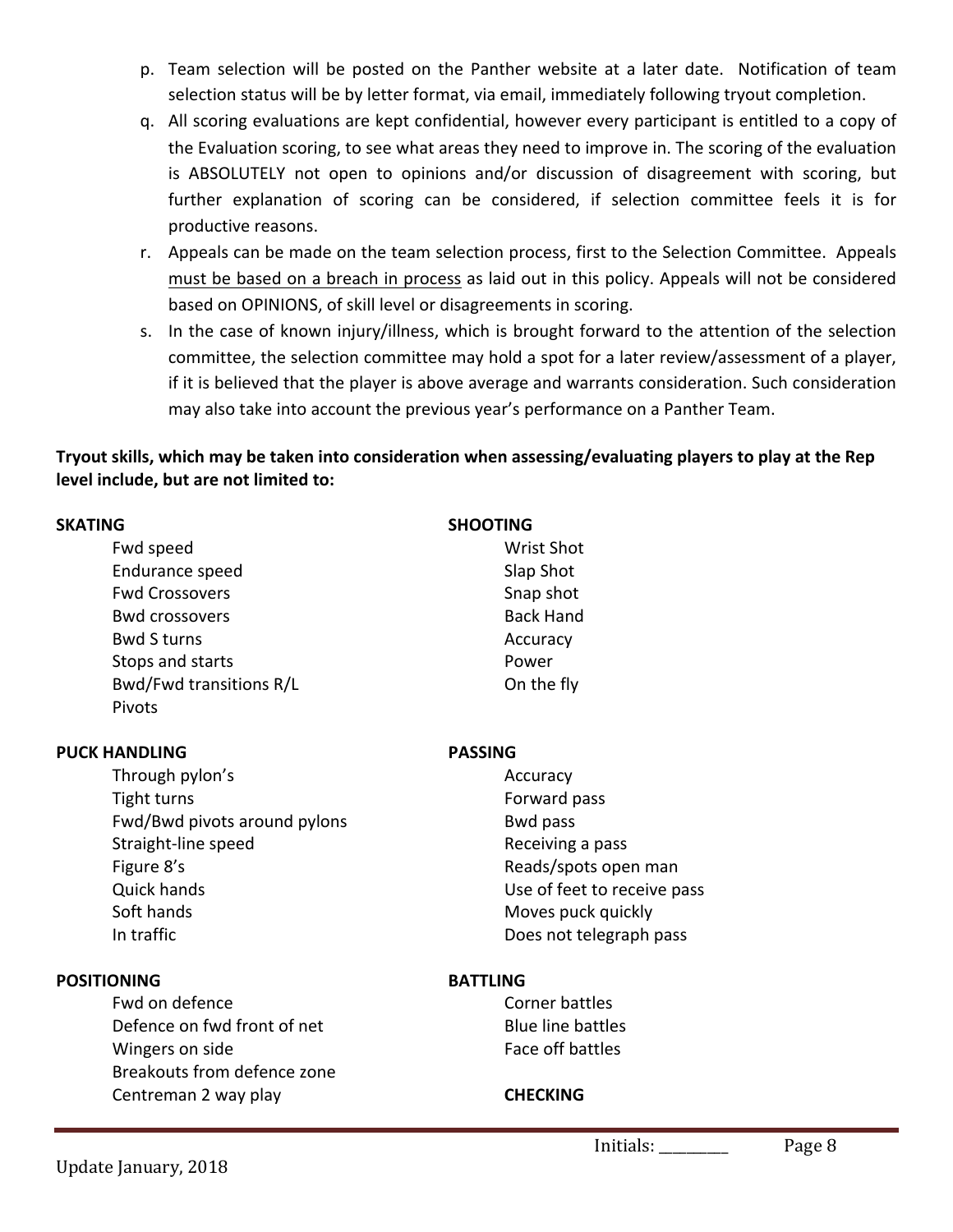Defence holding the line and the Angling Defence support **Checks** within the rules Winger offensive zone movement and all and Aggressive/tentative Fwd screens in front of net Does not retaliate Cycling **In** control while checking Gap control example and the control of the Recovery after attack

# **ANNUAL GENERAL MEETING POLICY**

#### The Manitoulin Panther AGM will be held in May of every year in accordance with Manitoulin Panther **Constitution and Manitoulin Panther AGM Policy**

- 1. A nomination form must be submitted to the association secretary of the association by email by, 4 weeks prior to AGM date.
- 2. Nominees must accept nomination within 14 days of the AGM, by submitting the nominee acceptance form.
- 3. Should there be only one applicant, that individual may be acclaimed at the AGM. If there are two nominees, re-confirmation of acceptance of nomination will occur at the AGM and a ballot process will be used if two or more nominees are still willing to fill the position.
- 4. Should the nominee not respond by the deadline, it will be assumed they do not accept the nomination and will be removed from the master nominee list.
- 5. In the event of no nominees for a position, by the close of the nominations deadline, the position will remain open and be filled following the scheduled AGM.
- 6. All executive officers: the President, Vice-President, Treasurer, Secretary, are to be elected annually by a majority of votes cast by the registered membership at the AGM.
- 7. No one shall be eligible to stand for an election to the office of the president, unless having served in good standing, as a member of the executive council, a member of the coaching staff, or manager in the association, in any one of the last three seasons prior to the AGM.
- 8. Only current members in good standing may nominate, self-nominate, or endorse a self-nomination.
- 9. In the event of a conflict of interest with Chairperson (President) another member of the current Executive Committee will assist with Chairing the meeting
- 10. Roberts Rules of Order will be utilized
- 11. Voting Members will sign in upon arrival and receive voting card. Where there are two parents of a registered child, both parents are entitled to a vote.
- 12. Only registered members can speak at the AGM and must raise card before speaking, and state which player they are representing. Chairperson will then determine order of speakers. Those speaking must stand.
- 13. For any given issue, a member may only speak twice to an issue. The second opportunity will only be permitted after all others have had a chance to speak.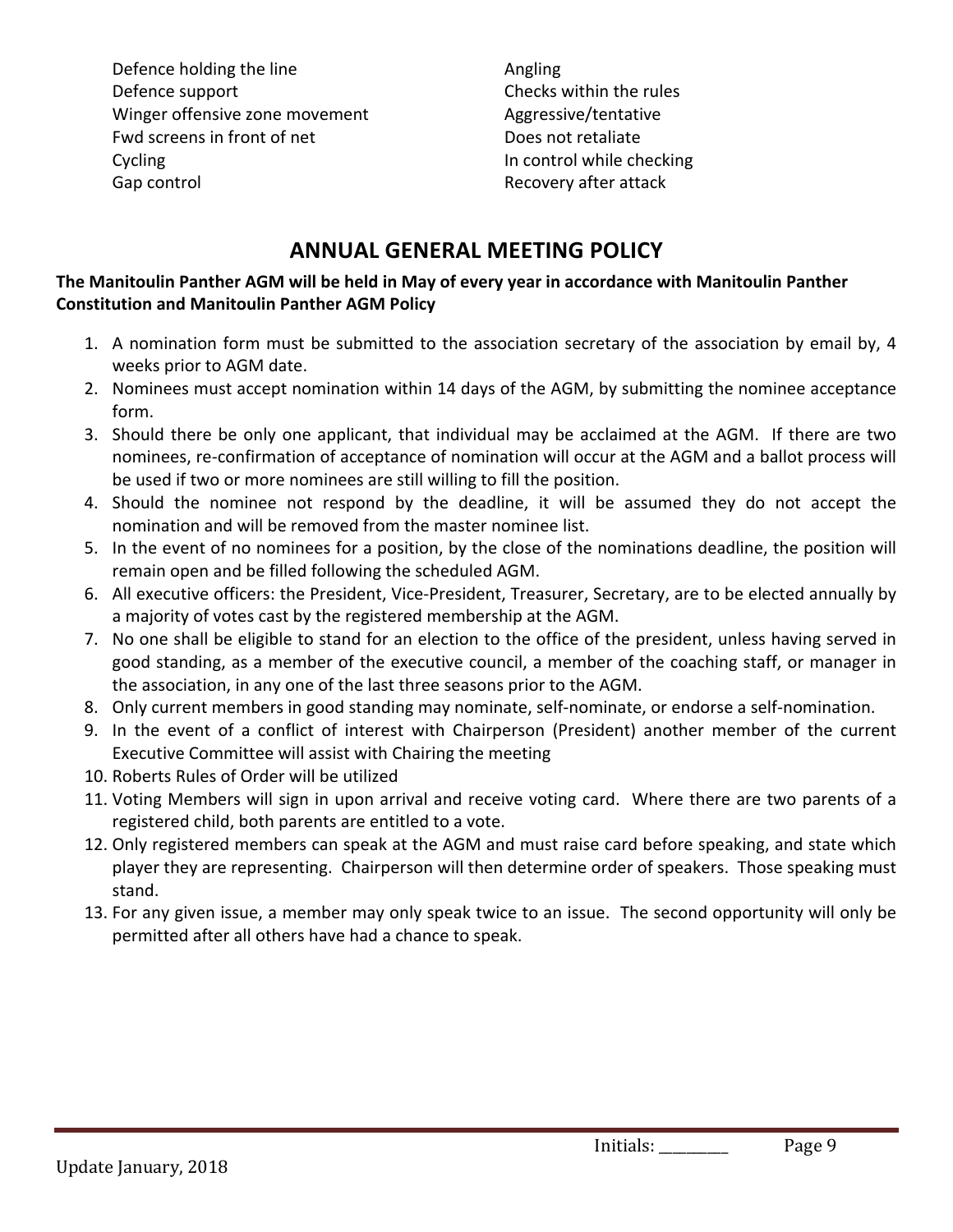# **EXECUTIVE COUNCIL NOMINATION FORM**

|                             |                                                 |                      |                  | NOMINATION FORMS MUST BE SUBMITTED TO THE ASSOCIATION SECRETARY, MARJ MOODY, AT<br>m_moody@sympatico.ca BY 4:00 PM ON April 18TH, 2018.                                                                        |  |
|-----------------------------|-------------------------------------------------|----------------------|------------------|----------------------------------------------------------------------------------------------------------------------------------------------------------------------------------------------------------------|--|
|                             | <b>NOMINATION FOR:</b>                          |                      |                  |                                                                                                                                                                                                                |  |
| <b>PRESIDENT</b><br>$\perp$ |                                                 | $\Box$               | VICE - PRESIDENT |                                                                                                                                                                                                                |  |
| $\perp$                     | <b>SECRETARY</b><br>$\perp$<br><b>TREASURER</b> |                      |                  |                                                                                                                                                                                                                |  |
|                             |                                                 |                      |                  | (Tick that which is applicable. Please nominate only one position per nomination form.). Self-nominating is<br>acceptable but will require support from two current separate members who are in good standing. |  |
|                             |                                                 |                      |                  |                                                                                                                                                                                                                |  |
|                             |                                                 |                      |                  |                                                                                                                                                                                                                |  |
|                             |                                                 |                      |                  |                                                                                                                                                                                                                |  |
|                             |                                                 |                      |                  |                                                                                                                                                                                                                |  |
|                             |                                                 |                      |                  |                                                                                                                                                                                                                |  |
|                             |                                                 |                      |                  |                                                                                                                                                                                                                |  |
|                             |                                                 |                      |                  |                                                                                                                                                                                                                |  |
|                             |                                                 |                      |                  |                                                                                                                                                                                                                |  |
| NOMINEE:                    |                                                 |                      |                  |                                                                                                                                                                                                                |  |
|                             |                                                 |                      |                  |                                                                                                                                                                                                                |  |
|                             |                                                 |                      |                  |                                                                                                                                                                                                                |  |
|                             |                                                 | <b>PHONE NUMBER:</b> |                  |                                                                                                                                                                                                                |  |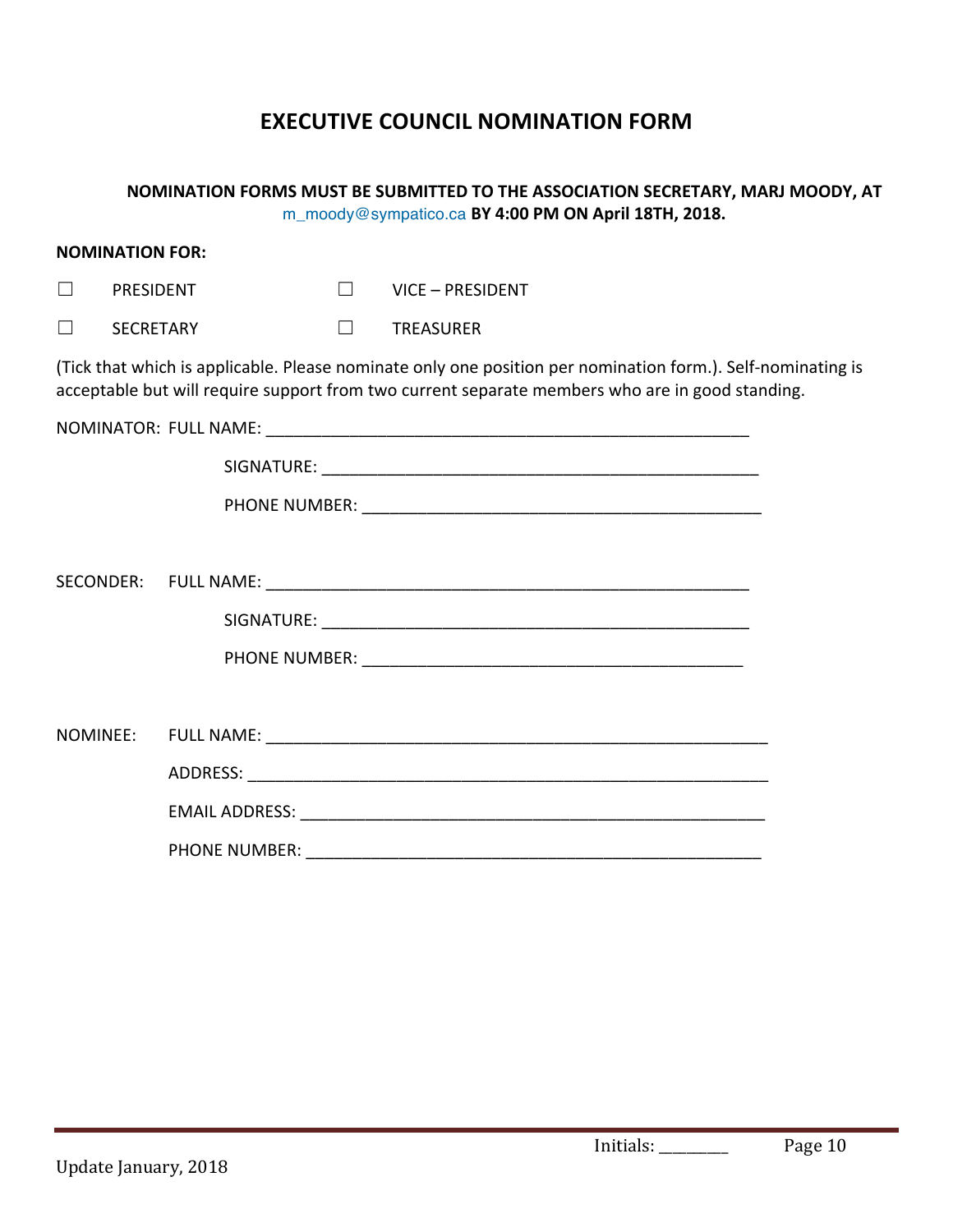# **EXECUTIVE COUNCIL NOMINATION ACCEPTANCE FORM**

#### **NOMINATION FORMS MUST BE SUBMITTED TO THE ASSOCIATION SECRETARY, MARJ MOODY, AT** m\_moody@sympatico.ca **BY 4:00 PM ON MAY 2ND, 2018.**

|                                                                |                                                                |  |  | <b>I ACCEPT MY NOMINATION FOR THE POSITION OF:</b>   |    |  |  |  |
|----------------------------------------------------------------|----------------------------------------------------------------|--|--|------------------------------------------------------|----|--|--|--|
| $\Box$                                                         |                                                                |  |  | PRESIDENT □ VICE - PRESIDENT □ SECRETARY □ TREASURER |    |  |  |  |
|                                                                | PLEASE SELECT ALL THAT APPLY:                                  |  |  |                                                      |    |  |  |  |
| <b>YES</b>                                                     | <b>NO</b>                                                      |  |  |                                                      |    |  |  |  |
| $\Box$                                                         | $\mathbf{1}$                                                   |  |  | <b>HAVE A CURRENT &amp; CLEAR CRC OR VSC</b>         |    |  |  |  |
| $\Box$                                                         | $\perp$                                                        |  |  | CAN COMMIT TO MONTHLY MEETINGS                       |    |  |  |  |
| $\Box$                                                         | $\Box$                                                         |  |  | HAVE PREVIOUS EXPERIENCE ON A BOARD OF DIRECTORS     |    |  |  |  |
| $\Box$                                                         | UNDERSTAND THE PANTHERS IS AN "INTRO TO REP" PROGRAM<br>$\Box$ |  |  |                                                      |    |  |  |  |
| $\Box$                                                         | $\Box$<br>SPEAK OUT/RESPECT IN SPORT CERTIFICATION             |  |  |                                                      |    |  |  |  |
| $\Box$                                                         | $\Box$<br><b>EXPERIENCE IN THE POSITION NOMINATED FOR</b>      |  |  |                                                      |    |  |  |  |
| $\Box$                                                         | $\Box$<br>HAVE REFERENCES WHO WILL SUPPORT ME                  |  |  |                                                      |    |  |  |  |
| $\Box$                                                         | $\Box$<br>AM WILLING TO TAKE TRAINING AT MY OWN EXPENSE        |  |  |                                                      |    |  |  |  |
| EXPERIENCE (attach additional pertinent information if req'd): |                                                                |  |  |                                                      |    |  |  |  |
|                                                                |                                                                |  |  |                                                      |    |  |  |  |
| EDUCATION (attach additional pertinent information if req'd):  |                                                                |  |  |                                                      |    |  |  |  |
|                                                                |                                                                |  |  |                                                      |    |  |  |  |
|                                                                | <b>REFERENCES (OPTIONAL):</b>                                  |  |  |                                                      |    |  |  |  |
| 1.                                                             |                                                                |  |  |                                                      | 2. |  |  |  |

Please be aware, your credentials will be shared publicly to eligible voting Members to educate them with whom you are to help them make an educated decision on the individuals running for a position.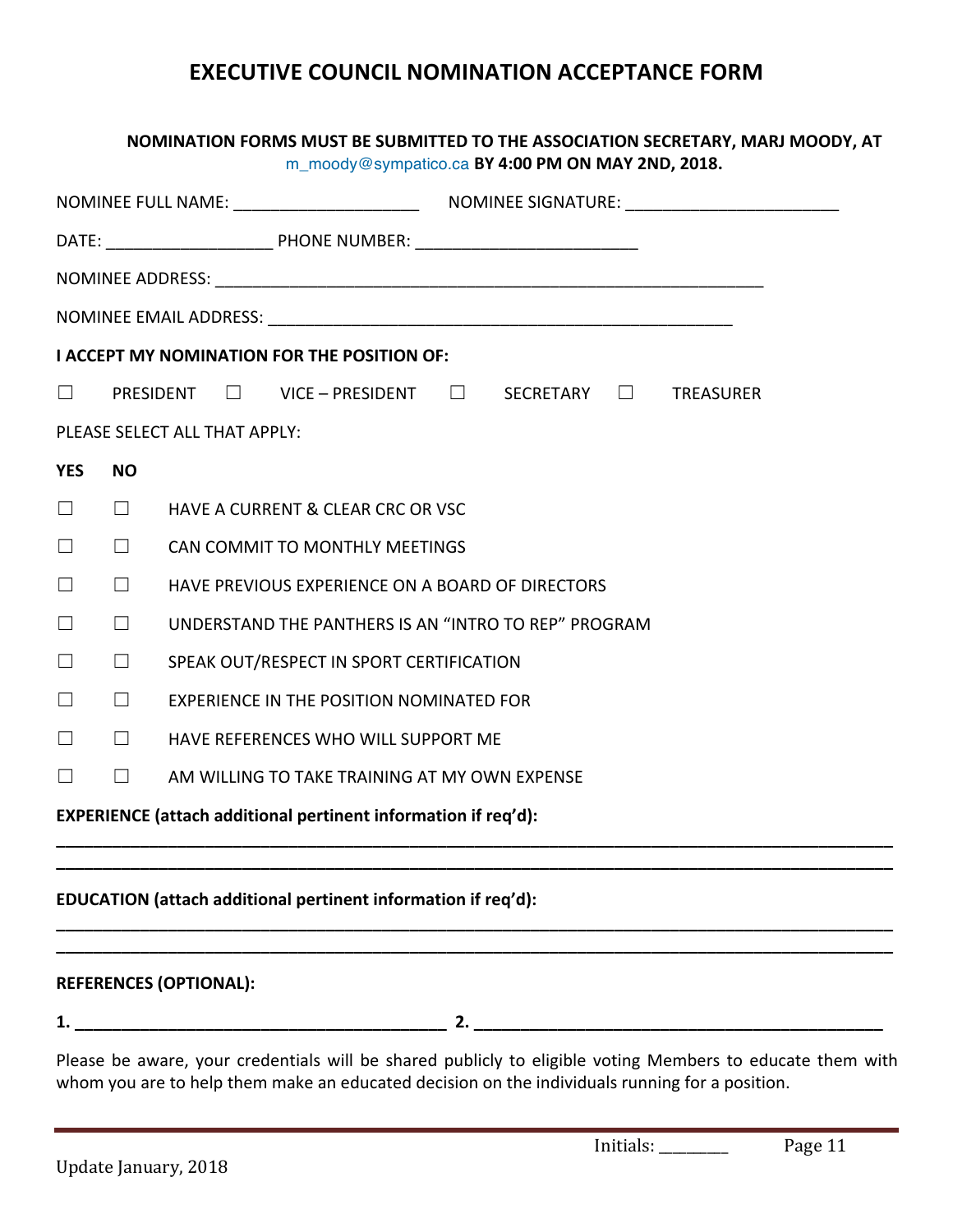# **GOOD STANDING POLICY**

#### The Manitoulin Panther reserves the right to determine any and all rulings for those "Not in Good **Standing".**

- 1. Those members who have made a zealous violation of Panther Policies, regulations or documents, may be determined as "Not in Good Standing".
- 2. Those members who have quit/removed their child from Association, for any reasons, other than those listed under "Reimbursements", may be determined as "Not in Good Standing".
- 3. Those members who display extreme abuse (verbal or otherwise) to team staff or members of the Executive Committee may be determined as "Not in Good Standing".
- 4. Those members who have unpaid debts with their respective team or association, may be determined as "Not in Good Standing".
- 5. Those determined to be "Not in Good Standing", will remain on list until the beginning of the next season, or longer, depending on circumstances.
- 6. Appeals may be considered, upon request. Must be submitted in writing, with rationale.

# **AFFILIATION POLICY**

To make affiliated player usage effective, everyone involved must consider that decisions involving affiliated player use are bigger picture decisions, and members should not be focused on their own personal situation.

**Advantages** – Allowing a capable player to play up provides more challenge to the player which can further player development and can assist a team that doesn't have enough players.

**Disadvantages** – moving a player up to the next tier, or age group places the player at more risk, than playing with their own team, therefore it should be recognized that, using an affiliated player does put the "giving" team at risk of hurting their better players and putting their team in a difficult situation. Using affiliated players has also historically has also created parent issues. Using too many affiliated players can also reduce the amount of ice time by the regular players on the team.

#### **Definition:**

AFFILIATION: the purpose of affiliating a player is to allow a team that is short players due to illness, absence, *or* suspension to bring a player onto the team for a game to help ensure you remain competitive.

Coaches will not use affiliated players to replace healthy, capable and willing carded players nor to fill unused roster space except to fill the unused Roster spot dedicated to those in the APP.

Upon approval of the President or designate, Special Circumstances may be approved. Coaches, who wish to use AP players, must follow the following procedures:

- 1. Under no circumstance will the coach of the higher division contact the player or parents of that player directly.
- 2. The President or VP, must be informed by coach seeking AP, of the intent to do so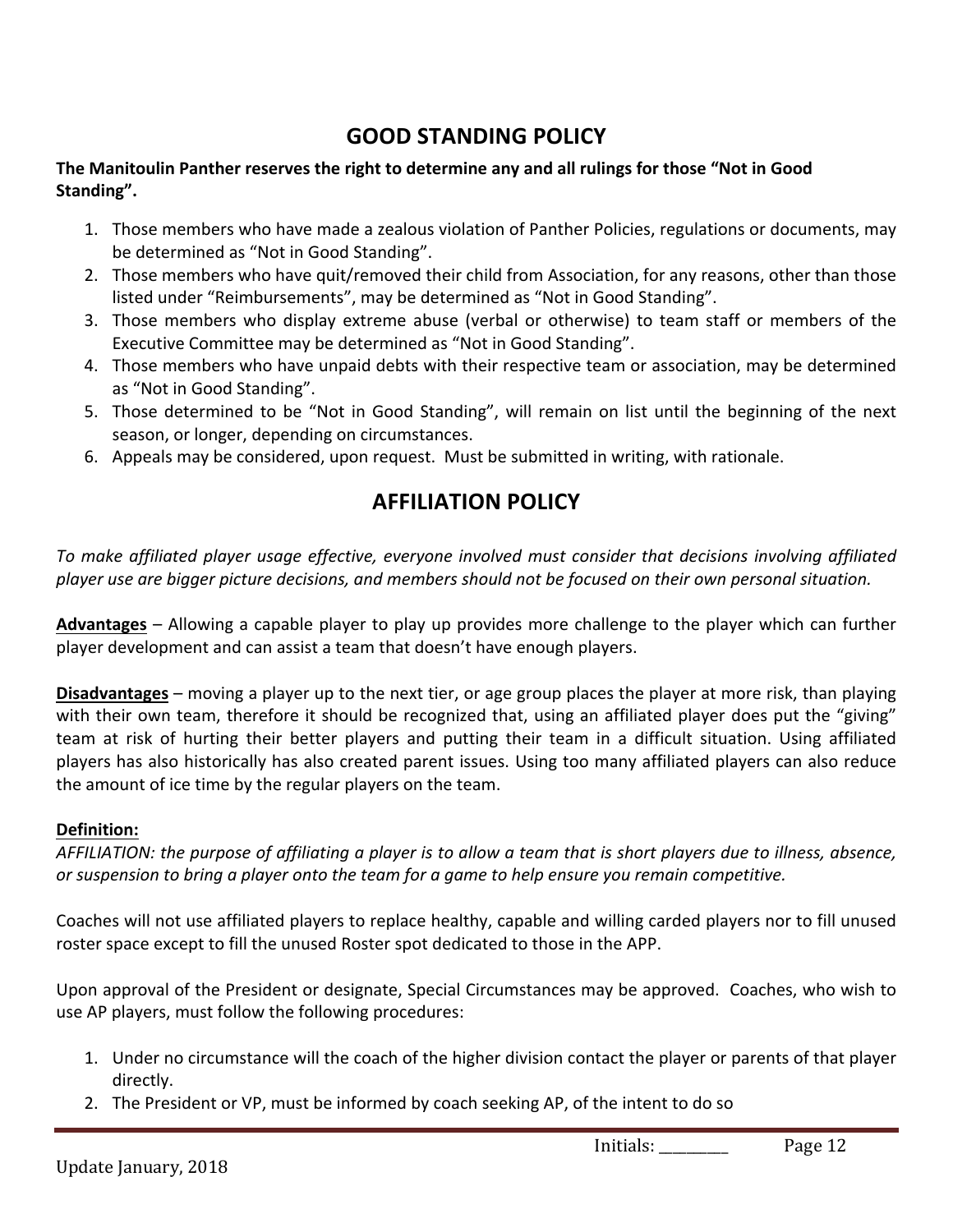- 3. Must contact the Head Coach of the lower level team to obtain permission
- 4. Communication with player and parent will be dealt with by lower level Head Coach
- 5. Parent must be in agreement with player playing up, understanding everything involved.
- 6. Proper NOHA forms and guidelines must be followed.
- 7. It is recommended that the AP Player, attend one team practice with higher-level team before playing a game.
- 8. The affiliated player's first obligation is to his/her assigned team. Affiliation is not permitted where there are conflicts with assigned team's schedule of practice, games or team events.
- 9. The Coach of player is encouraged to support association affiliation, except for the following reasons;
	- i. Disciplinary issues
	- ii. Injury
	- iii. Player/parents own request to deny
	- iv. Conflicting team schedules
	- v. Suspension
- 10. If agreed upon by the players Head Coach, the player's coach will notify the Panther President of the intent to allow AP status for a player.

Any disputes among coaches, regarding affiliation or the application of AP rules, will be referred to the Executive Committee.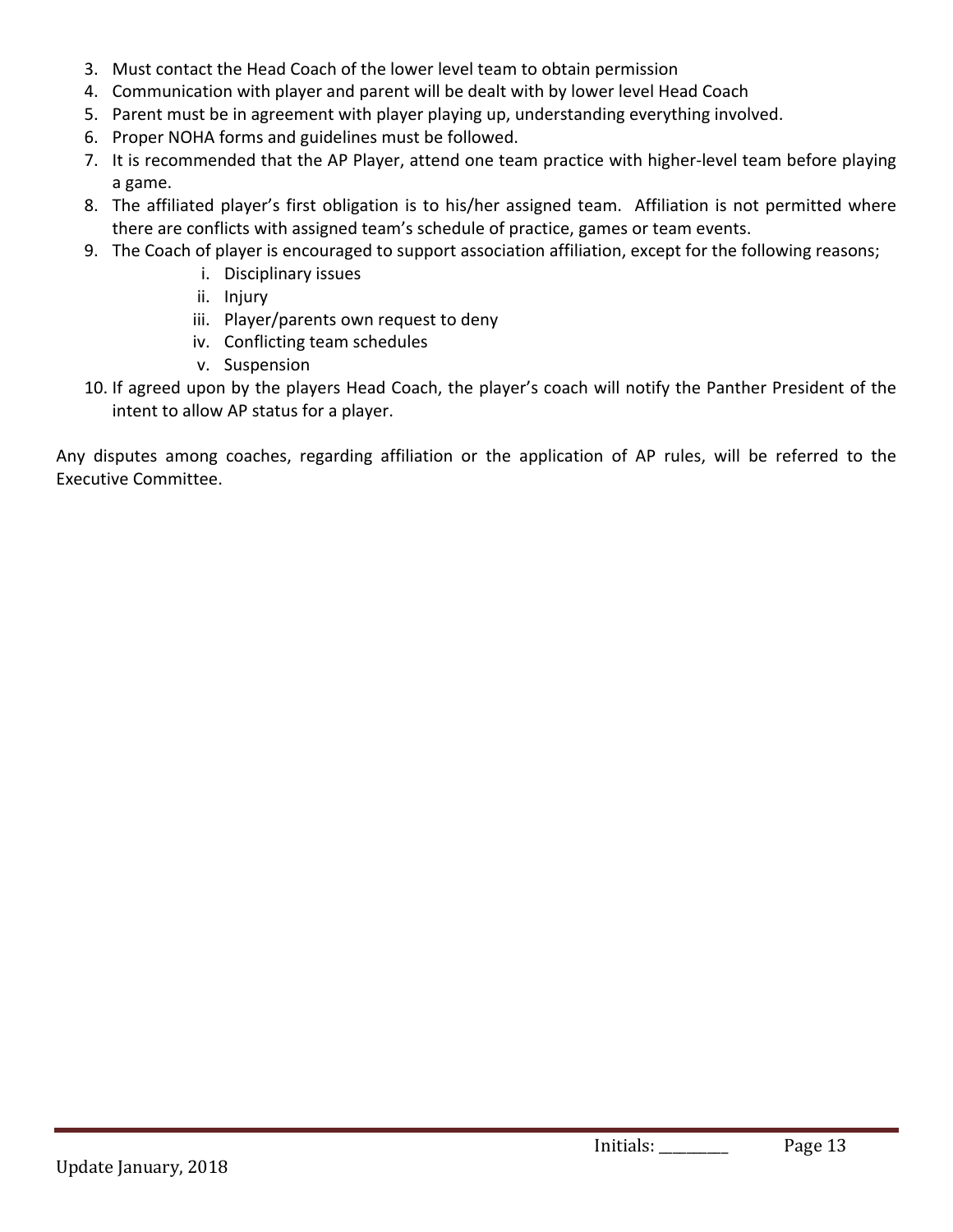# **PROGRESSION PLAYER PROGRAM**

# **APPLICATION FORM**

Please refer to Progression criteria and policy. For those wishing to apply to the Program, this form is to be completed, with the spaces provided, and submitted by email to the President or Vice President of the association, no later than one week before tryouts.

| 1. Name of player to be considered for PROGRAM: ________________________________                 |  |  |  |  |  |  |  |
|--------------------------------------------------------------------------------------------------|--|--|--|--|--|--|--|
|                                                                                                  |  |  |  |  |  |  |  |
| 3. Division player is requesting to be involved in: ____________________________                 |  |  |  |  |  |  |  |
| 4. Highest Division Played in Previous Year: ___________________________________                 |  |  |  |  |  |  |  |
| 5. Highest Calibre (i.e. AAA) the player played for/against in Previous Year: ______________     |  |  |  |  |  |  |  |
| 6. Team your player previous played for last season: ___________________________                 |  |  |  |  |  |  |  |
| 7. Stats last season: Goals _______ Assists _______ PIMs _______ +/- ______                      |  |  |  |  |  |  |  |
| 8. Please provide your rationale for wanting your child to be considered for this program:       |  |  |  |  |  |  |  |
|                                                                                                  |  |  |  |  |  |  |  |
|                                                                                                  |  |  |  |  |  |  |  |
|                                                                                                  |  |  |  |  |  |  |  |
|                                                                                                  |  |  |  |  |  |  |  |
|                                                                                                  |  |  |  |  |  |  |  |
|                                                                                                  |  |  |  |  |  |  |  |
|                                                                                                  |  |  |  |  |  |  |  |
|                                                                                                  |  |  |  |  |  |  |  |
|                                                                                                  |  |  |  |  |  |  |  |
|                                                                                                  |  |  |  |  |  |  |  |
|                                                                                                  |  |  |  |  |  |  |  |
|                                                                                                  |  |  |  |  |  |  |  |
|                                                                                                  |  |  |  |  |  |  |  |
| aso attach a minimum of 2 sunnart lottors from ovtarnal qualified hockey sources and ovidence of |  |  |  |  |  |  |  |

Please attach a minimum of 3 support letters from external qualified hockey sources and evidence of participation in higher calibres of hockey (i.e. AAA)

Thank you for taking the time to fill out the required Application Form. A response will be provided to you, *notifying you of acceptance or denial.*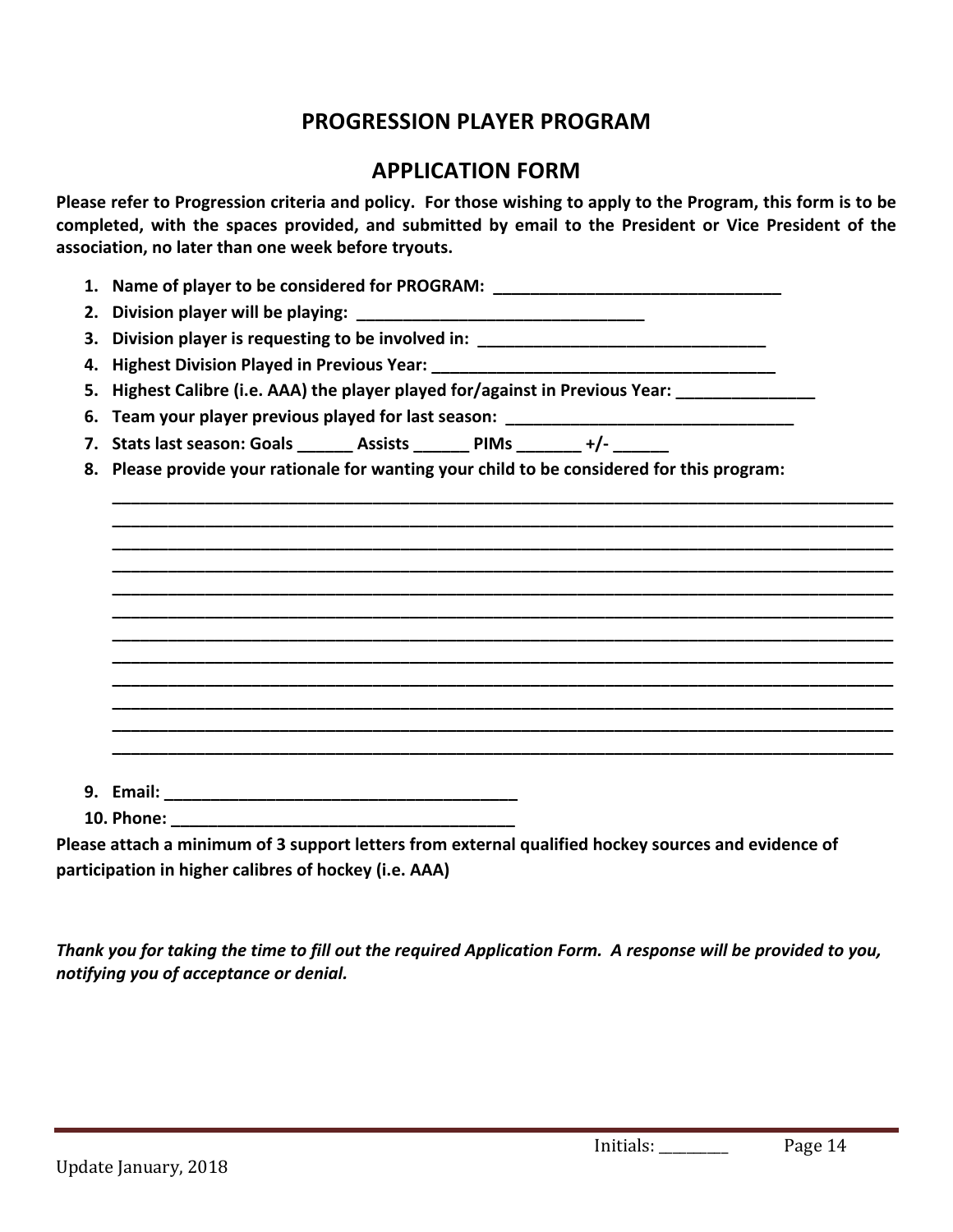# **AFFILIATED PLAYER PROGRAM**

The intent of this program is to provide further development and positive challenges to those players who are excelling and ready for a higher level of play. The Program carries a cost of 25% of the Total Registration and each player accepted to the program will receive the following:

- Guaranteed 10 Practices at the Higher Division (I.e. Atom to Peewee)
- Guaranteed 5 Games at the Higher Division
- Possibility to play up to 10 games at the Higher Division. Players can only play up to 10 games as an AP until Playoffs are done.

Players interested in this Add-On Program must complete the Supplemental AP Program Application Form. It will then be submitted to the Head Coaches of both the player's team, the higher division team, and the Development Director for approval. The Executive Committee will then approve all participants in the program.

# **AFFILIATED PLAYER PROGRAM**

### **APPLICATION FORM**

Please refer to Supplemental Panther Progression Program criteria and policy. For those wishing to apply with to the Program, this form is to be completed, with the spaces provided, and submitted by email to the President or Vice President of the association, no later than one week after tryouts.

\_\_\_\_\_\_\_\_\_\_\_\_\_\_\_\_\_\_\_\_\_\_\_\_\_\_\_\_\_\_\_\_\_\_\_\_\_\_\_\_\_\_\_\_\_\_\_\_\_\_\_\_\_\_\_\_\_\_\_\_\_\_\_\_\_\_\_\_\_\_\_\_\_\_\_\_\_\_\_\_\_\_\_\_ \_\_\_\_\_\_\_\_\_\_\_\_\_\_\_\_\_\_\_\_\_\_\_\_\_\_\_\_\_\_\_\_\_\_\_\_\_\_\_\_\_\_\_\_\_\_\_\_\_\_\_\_\_\_\_\_\_\_\_\_\_\_\_\_\_\_\_\_\_\_\_\_\_\_\_\_\_\_\_\_\_\_\_\_ \_\_\_\_\_\_\_\_\_\_\_\_\_\_\_\_\_\_\_\_\_\_\_\_\_\_\_\_\_\_\_\_\_\_\_\_\_\_\_\_\_\_\_\_\_\_\_\_\_\_\_\_\_\_\_\_\_\_\_\_\_\_\_\_\_\_\_\_\_\_\_\_\_\_\_\_\_\_\_\_\_\_\_\_ \_\_\_\_\_\_\_\_\_\_\_\_\_\_\_\_\_\_\_\_\_\_\_\_\_\_\_\_\_\_\_\_\_\_\_\_\_\_\_\_\_\_\_\_\_\_\_\_\_\_\_\_\_\_\_\_\_\_\_\_\_\_\_\_\_\_\_\_\_\_\_\_\_\_\_\_\_\_\_\_\_\_\_\_ \_\_\_\_\_\_\_\_\_\_\_\_\_\_\_\_\_\_\_\_\_\_\_\_\_\_\_\_\_\_\_\_\_\_\_\_\_\_\_\_\_\_\_\_\_\_\_\_\_\_\_\_\_\_\_\_\_\_\_\_\_\_\_\_\_\_\_\_\_\_\_\_\_\_\_\_\_\_\_\_\_\_\_\_ \_\_\_\_\_\_\_\_\_\_\_\_\_\_\_\_\_\_\_\_\_\_\_\_\_\_\_\_\_\_\_\_\_\_\_\_\_\_\_\_\_\_\_\_\_\_\_\_\_\_\_\_\_\_\_\_\_\_\_\_\_\_\_\_\_\_\_\_\_\_\_\_\_\_\_\_\_\_\_\_\_\_\_\_ \_\_\_\_\_\_\_\_\_\_\_\_\_\_\_\_\_\_\_\_\_\_\_\_\_\_\_\_\_\_\_\_\_\_\_\_\_\_\_\_\_\_\_\_\_\_\_\_\_\_\_\_\_\_\_\_\_\_\_\_\_\_\_\_\_\_\_\_\_\_\_\_\_\_\_\_\_\_\_\_\_\_\_\_ \_\_\_\_\_\_\_\_\_\_\_\_\_\_\_\_\_\_\_\_\_\_\_\_\_\_\_\_\_\_\_\_\_\_\_\_\_\_\_\_\_\_\_\_\_\_\_\_\_\_\_\_\_\_\_\_\_\_\_\_\_\_\_\_\_\_\_\_\_\_\_\_\_\_\_\_\_\_\_\_\_\_\_\_ \_\_\_\_\_\_\_\_\_\_\_\_\_\_\_\_\_\_\_\_\_\_\_\_\_\_\_\_\_\_\_\_\_\_\_\_\_\_\_\_\_\_\_\_\_\_\_\_\_\_\_\_\_\_\_\_\_\_\_\_\_\_\_\_\_\_\_\_\_\_\_\_\_\_\_\_\_\_\_\_\_\_\_\_ \_\_\_\_\_\_\_\_\_\_\_\_\_\_\_\_\_\_\_\_\_\_\_\_\_\_\_\_\_\_\_\_\_\_\_\_\_\_\_\_\_\_\_\_\_\_\_\_\_\_\_\_\_\_\_\_\_\_\_\_\_\_\_\_\_\_\_\_\_\_\_\_\_\_\_\_\_\_\_\_\_\_\_\_

1. Name of player to be considered for PROGRAM: <u>consideration</u> and the set of player  $\sim$ 

2. Division player will be playing:

3. Division player is requesting to be involved in:  $\overline{\phantom{a}}$ 

- 4. Team your player previous played for in last season:
- 5. Please provide your rationale for wanting your child to be considered for this program:

6. Email: \_\_\_\_\_\_\_\_\_\_\_\_\_\_\_\_\_\_\_\_\_\_\_\_\_\_\_\_\_\_\_\_\_\_\_\_\_\_

7. Phone:

*Thank you for taking the time to fill out the required Application Form. A response will be provided to you, notifying you of acceptance or denial.*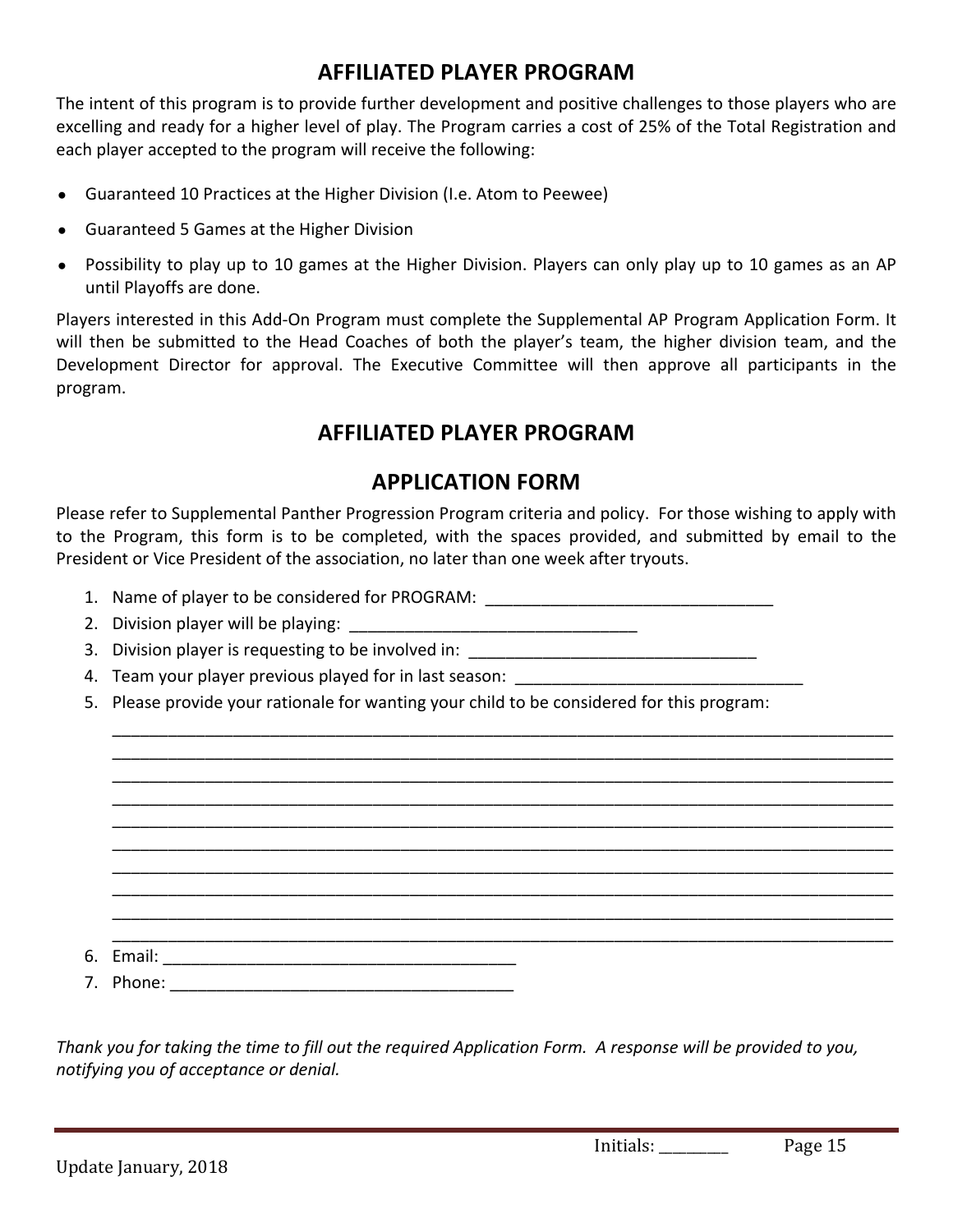# **COMPLAINTS POLICY**

The Manitoulin Panthers recognize that in the course of its activities, diverging opinions and difficulties can surface and subsequently, complaints may arise. Harassment and abuse complaints are NOT covered by this policy. Manitoulin Panthers cannot guarantee complete confidentiality I all matters, but will strive for confidentiality. Complaints will be addressed according to severity, resources and safety for participants.

#### **What this policy doesn't cover?**

- Verbal or anonymous concerns
- Actions outside of sanctioned team events
- Complaints regarding the running of a team, coach selection, players selection, referees, or games
- Complaints, not submitted in writing

#### **Process:**

- 1) All complaints brought forward must be submitted in writing, utilizing the Complaint Submission Form.
- 2) The Manitoulin Executive reserves the right to determine the validity of all complaints brought forward and the recommended course of action, at any point of the process.
- 3) Complaints of a team nature must follow the team grievance process, before attempting to have the Executive address the issue. Proper documentation must be included, demonstrated that the process was followed
- 4) An initial investigation into both sides of the incident/story and the gathering of further information will be carried out as a first course of action. Upon initial investigation, the validity of the complaint will be determined and the course of action
- 5) Course of action may involve any number of scenarios for resolution;
	- $i)$  No action Complaint determined to be invalid
	- ii) Redirected to proper course of action (i.e.; team resolution through Parent Rep/team process)
	- iii) Discipline
	- iv) A hearing

#### All complaints must be submitted in writing, on the Manitoulin Panther COMPLAINTS FORM, or via an **email, detailing all of the following:**

- 1. Complaint name, date, telephone number, & email address
- 2. Topic (i.e.; team, coach, policy, conduct, etc.)
- 3. Complaint (include ALL relevant details)

All complaints must be submitted to the President or Vice president.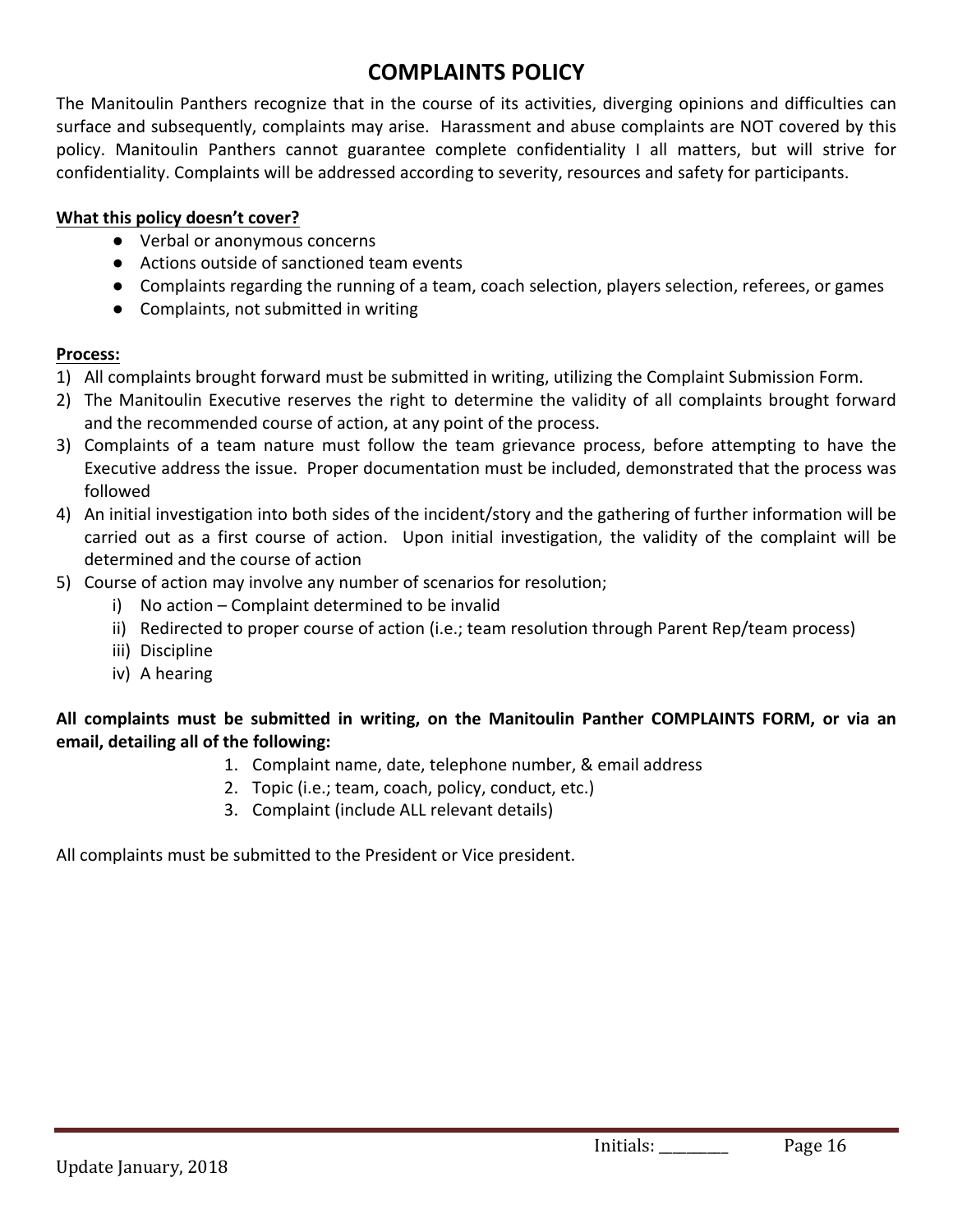# **COMPLAINTS FORM**

| Email address: National Assemblance Contract and Assemblance Contract and Assemblance |   |  |
|---------------------------------------------------------------------------------------|---|--|
| Is the complaint regarding a team?                                                    | N |  |

If yes, please provide all pertinent information (email correspondence, etc.) on how you have attempted to address this through the team process and any responses.

Topic:

### Complaint:

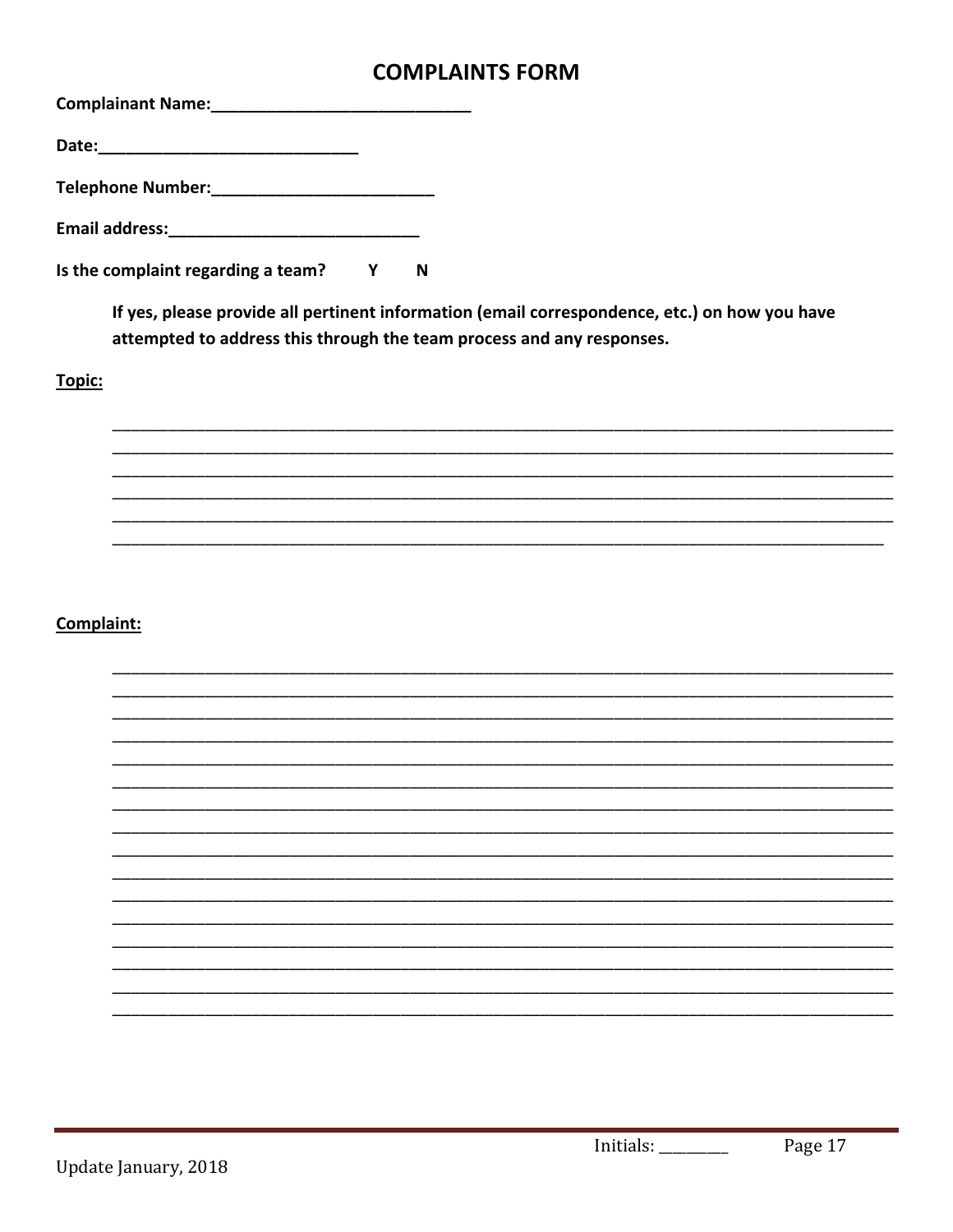# **APPEALS POLICY**

#### **STRUCTURE**



For your reference, the following chart outlines the structure for which appeals may be made. The Manitoulin Panthers maintains and recognizes its authority in addressing all issues pertaining to its governing documents (Constitution, Rules & Regulations, and Policies) and association membership issues. All appeals of such will be dealt with under the jurisdiction of the Manitoulin Panthers. Panther Association members may appeal to higher level affiliations, once the appeal has gone through proper channels at the association level and/or if the appellant is unhappy with final decision. The Manitoulin Panthers recognize the NOHA as its District Association and as such, recognize governing documents of the NOHA as responsible for governing. As such, the Manitoulin Panthers recognizes the jurisdiction of overturning such appeals, if it can be found that the issue is within their jurisdiction to deal with, and/or that the Manitoulin Panthers has violated said governing documents of the NOHA in the rendering of its decision. The Manitoulin Panther does not recognize the authority of the NOHA to interpret Manitoulin Panther Association governing documents in addressing local membership issues.

#### **Appeals Process**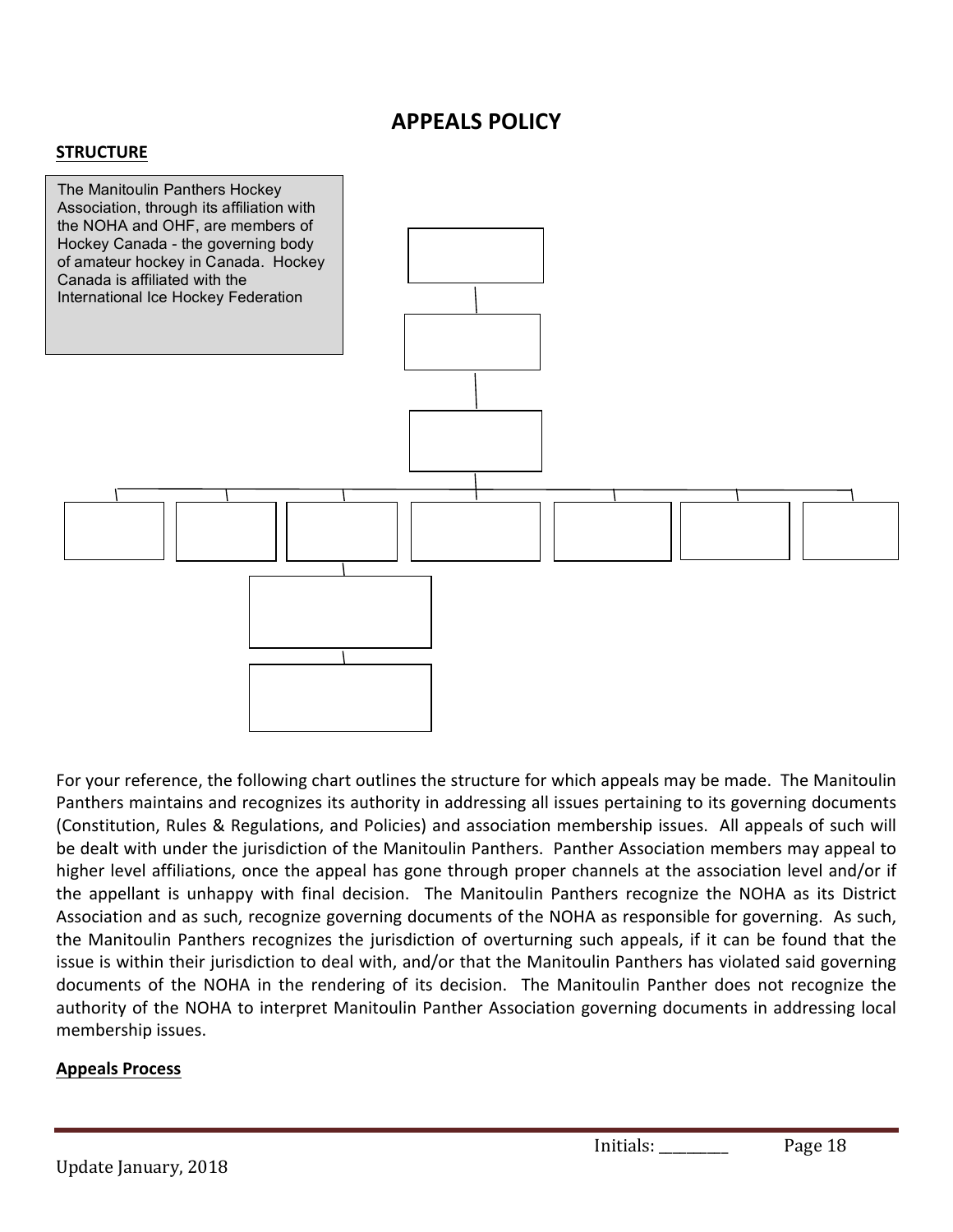- 1. The Appeals Committee of the Panther Executive hears and renders decisions on appeals submitted by Panther Association members in regards to decisions made by the Manitoulin Panther Executive.
- 2. The President, through approval by Executive members, will appoint an Appeals Committee, which will consist of no more than 2 members of the Executive Council and a designate who has no membership, executive status or interest in any of the association teams.
- 3. No person shall sit on committee, who is the brother, brother-in-law, spouse, common-law partner, sister, sister-in-law, father, mother, grandfather, grandmother, daughter, son, aunt, uncle, employer, employee, counsel or agent of any appellant or other party to an appeal or any witness, whether such witness gives evidence in person or in writing.
- 4. All appeals must be submitted in writing, on the Manitoulin Panthers Appeal Form or via email with the following information included;
	- o Complaint name, date, telephone number, & email address
	- $\circ$  Be concise and preferably use numbered paragraphs. The maximum number of pages that will be accepted is 5 pages
	- $\circ$  The type of appeal being filed
- 5. The fee for a written appeal is \$100. Payment may be made by certified cheque or money order.
- 6. Appeals must be made within 72 hrs of incident in question, with both written submission and cheque submitted.
- 7. Final decisions regarding appeals will be provided in writing, no longer than 14 days following the submission of appeal. The decision will be communicated via email. If no email, it will be communicated via fax or mail.
- 8. Before proceeding with any appeal, the Manitoulin Panther Executive will determine if appeal has merit to warrant further action, and determine if all proper filing procedures have been followed
- 9. Before appeal hearing is held, all parties involved will be sent all pertinent correspondence concerning the appeal.
- 10. Where in a Hearing, that a matter arises that is not expressly covered by the governing documents of the association, such matters will be resolved in accordance with the rules of natural justice.
- 11. The decisions of the Appeals Committee shall be final and binding on all parties, on all issues relating to Panther Association business and interpretations of Manitoulin Panthers governing documents.

# **DRY-LAND/PRE-WORKOUT POLICY**

The Manitoulin Panther organization is a Rep Hockey program that brings together dedicated, skilled players and dedicated, experienced coaches to form teams to play against the best hockey players and coaches of similar ability. Playing Rep hockey is a privilege, not a right, for the skilled hockey player. The intent of our dryland/pre-workout policy is to both support Coaching staff and Players to help develop well-rounded athletes within the team and Association.

The Association supports the philosophy that "warming up" is critical to maximizing the effectiveness of the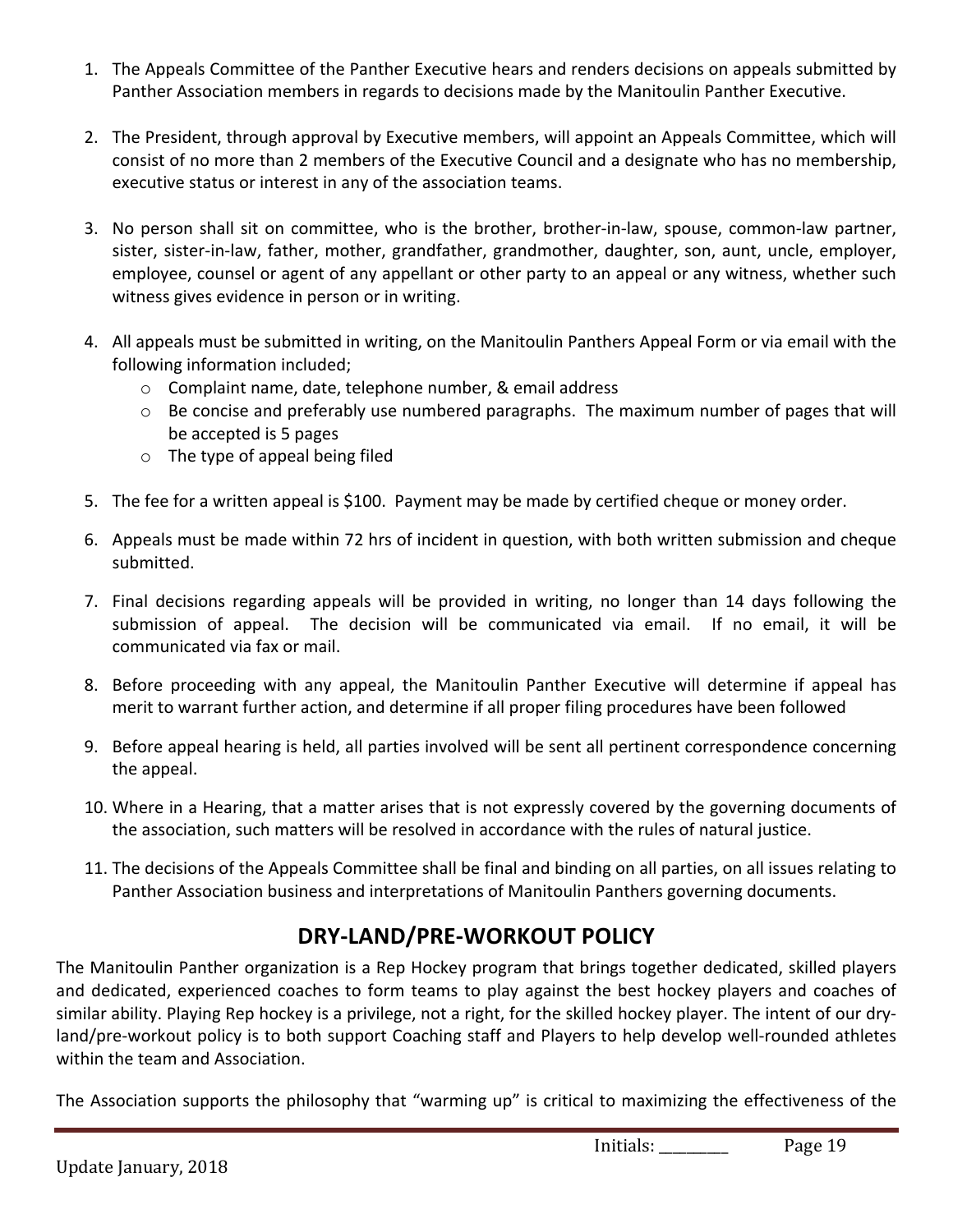athlete but more importantly, preparing the athlete to safely participate in a high intensity athletic activity without fear of injury. In addition, "cooling down" is equally important to return the muscles to their relaxed state.

All Coaching Staff with all teams will coordinate, at a minimum, a mandatory 10-minute team warm-up before games, practices, and dry-land sessions. Warm-ups and Cool downs can be performed at the beginning of the scheduled athletic session. Cool downs are also seen as an important part of proper physical conditioning, and is recommended that coaches consider this, "where feasible."

Dry-land or Office workouts are required and teams are to provide 18-27 hours of mandatory off-ice dry-land workouts between mid-August and March 31st of the given season.

To align with the Panther Dress Code Policy, Players will be required to wear approved Manitoulin Panther apparel for dry land, pre-game stretching and preparation.

# **PLAYER POSITIONS POLICY**

The Manitoulin Panther organization is a Rep Hockey program that brings together dedicated, skilled players and dedicated, experienced coaches to form teams to play against the best hockey players and coaches of similar ability. Playing Rep hockey is a privilege, not a right, for the skilled hockey player. The intent of our player positions policy is to both support Coaching staff and Players to find the right fit for players in the various positions needed on a team and to help develop well-rounded players within the team and Association.

The Association supports the philosophy that Coaches will utilize players as they see fit within a game situation. As the Association continually aligns its philosophies and policies, players who tryout for specific positions can be moved to other positions on the team, other than players being used as goaltenders and vice versa, forwards can be used on defense and defense on forward.

However, should a player oppose being moved to another position, they can put in a formal written request to the Coaching staff to rationalize remaining in a particular position they are comfortable in. The Coaching staff must take this into consideration and they Coaching staff may utilize the player in various positions equally (up to 50% of the time) should they wish to still utilize the player in a position they do not wish to play. For this to occur, Coaching Staff must have also explored and exhausted all other options within the team.

Players must also understand that although they have put in a formal request not to play a particular position, the coaching staff, may still utilize the player in a particular position for up to 50% of the time if they see fit.

Should a player not put in a formal request, they player will be utilized as the coaching staff best sees fit for the team.

To align with the Panther Philosophy of Development, all players must strive to develop all skills to be wellrounded players to become versatile players that help their teams in all situations. It is stressed that all players develop skills that are conducive to being responsible defensive and offensive players and strive to align with Team and Association philosophies.

# **NON-FRATERNIZATION POLICY**

The Manitoulin Panther organization is a Rep Hockey program that brings together dedicated, skilled players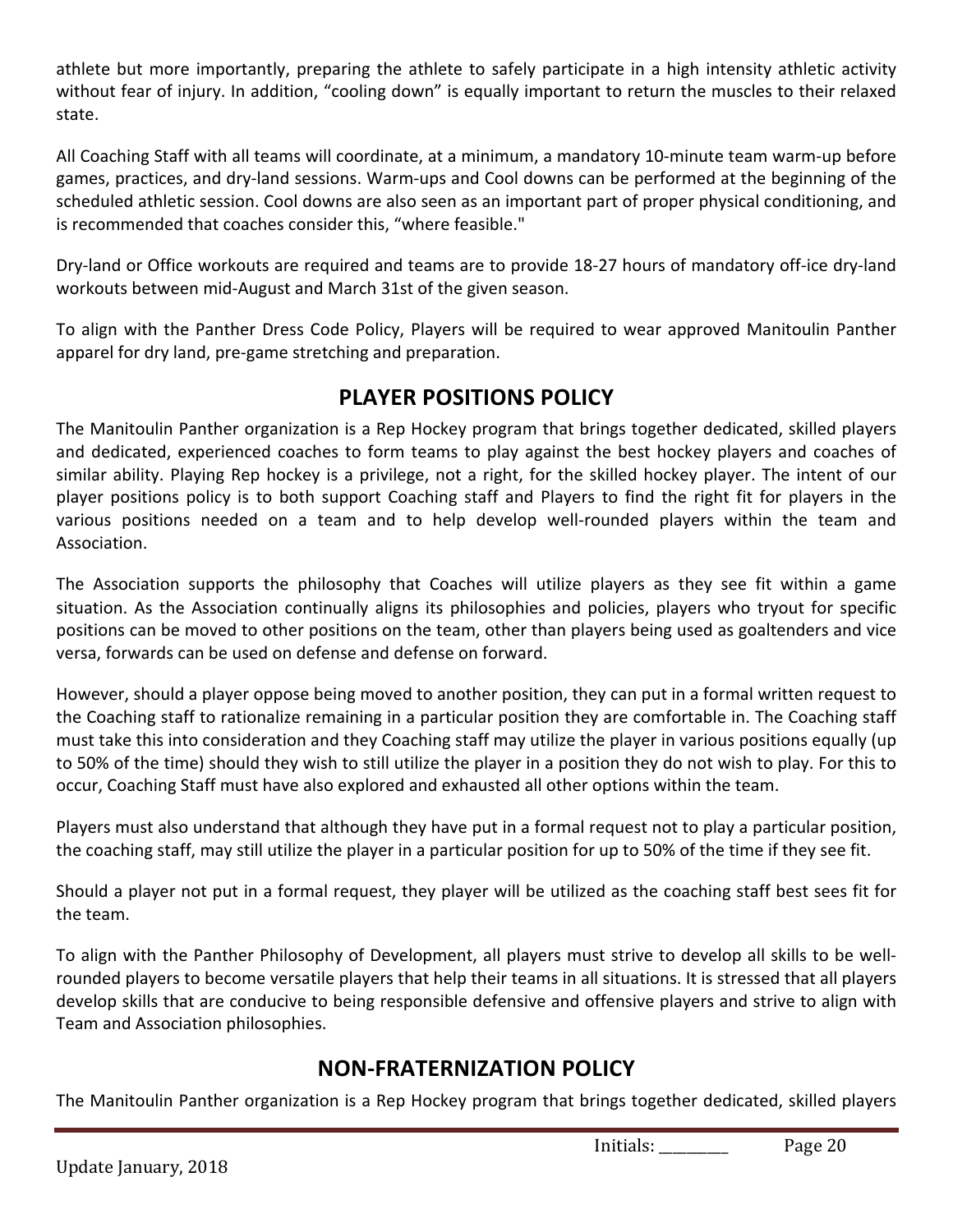and dedicated, experienced coaches to form teams to play against the best hockey players and coaches of similar ability. Playing Rep hockey is a privilege, not a right, for the skilled hockey player. The Association will strive to help develop well-rounded players within the team and Association.

The intent of the Non-Fraternization Policy is to support both Coaching staff and Players so they can enjoy sport in a healthy, safe, and appropriate environment that is respectful for all.

The Association will respect that individuals will have romantic, personal, or marital relationships within the Association. As some policies prohibit "partners/spouses" to hold certain positions, that may create a conflict of interest, the Association requests that all parents/guardians notify and disclose all relevant circumstances to the Association upon joining the Association.

Although the Association will have no absolute prohibition regarding age appropriate relationships. The Association does reserve the right to take appropriate action, on a case-by-case basis, according to the relevant circumstances.

#### In no situation will the Association knowingly permit a relationship between a player and member of a **Team Staff.**

All Team Staff will conduct themselves in an appropriate mature manner if in a relationship and will conduct themselves in a manner that does not affect the team or Association in a negative fashion nor bring either into a negative light.

All Players will conduct themselves in an appropriate mature manner if in a relationship and will conduct themselves in a manner that does not affect the team or Association in a negative fashion nor bring either into a negative light.

For players in relationships with other players, so as to maintain a respectful environment for all, it is the position of the Association that players maintain a strict "hands-off rule" while participating in team activities and events.

# **DRESS CODE**

#### **NATURE OF DRESS CODE:**

The dress code outlines the standard of dress to which players and coaching staff is expected to adhere to while representing the Association and community in all league, playoff, tournament and exhibition games. Dress codes set a positive image for the Association, community and your team, and it is to be adhered to as it aligns with the Association philosophy of uniformity across the Association teams and a "Panther Program".

Dress codes are to be in effect for all players and coaching staff when entering an arena for a game, during a game and when exiting an arena after a game.

Tracksuits and other Panther apparel can be worn prior to arrival, and when travelling back to Little Current. For trips inside a community (for example a tournament), the dress code will be in effect when leaving a hotel and travelling back to a hotel.

#### **COACHES DRESS CODE:**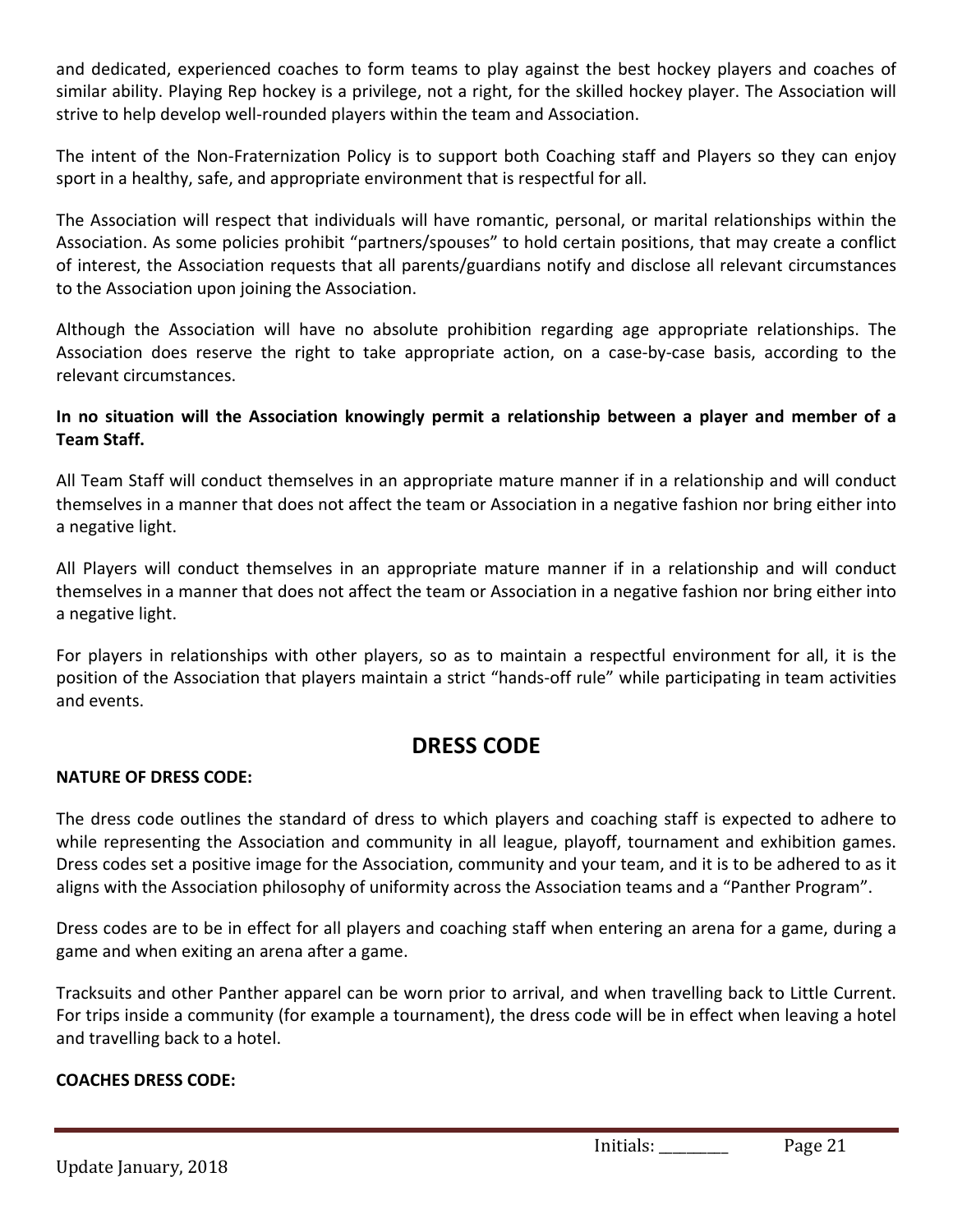Neat and appropriate black shoes, dress pants and a shirt with tie for all games - for female players, a tie is optional. No blue jeans. Manitoulin Panther approved club jacket (track suit jacket) are to be worn at games. Manitoulin Panther branded headwear is allowable. No other association or team logos will be displayed. Tracksuits are not acceptable for games, but are approved for practices. Failure to comply with this policy will result in a one game suspension for a first offense, followed by an indefinite suspension for a second offense that will result in a discipline hearing with the Manitoulin Panther Disciplinary Committee for further actions if necessary.

#### **PLAYERS DRESS CODE:**

Neat and appropriate black shoes, dress pants and a shirt with tie for all games - for female players, a tie is optional. No blue jeans. Manitoulin Panther approved club jacket (track suit jacket) are to be worn at games. Manitoulin Panther branded headwear is allowable. No other association or team logos will be displayed. Tracksuits are not acceptable for games, but are approved for practices. Players will be required to wear approved Manitoulin Panther apparel for dry land, pre-game stretching and preparation.

*Coaches* will enforce this policy with their players. A warning will be given to players for a first offense, followed by a one game suspension for a second offense, followed by an indefinite suspension for a third offense that will result in a meeting with the Manitoulin Panther Disciplinary Committee for further actions if necessary.

ALWAYS REMEMBER YOU ARE A REPRESENTATIVE OF THE MANITOULIN PANTHERS, YOUR FAMILY, YOUR *COMMUNITY AND THE COMMUNITIES OF OTHERS. YOUR ATTIRE AND YOUR CONDUCT MUST REFLECT THIS TRUTH AT ALL TIME.*

# **CAPTAIN AND ASSISTANT CAPTAIN SELECTION PROCESS**

The Association requires that the process to select the Captain and Assistant Captains on the Peewee, Bantam, and Midget teams be approved by the Development Committee/Director and Executive Committee.

For the Novice and Atom teams, the Captain and Assistant Captain roles, if used, will be used in a rotation model as a reward and incentive for players, thus giving all players an opportunity to be the Captain or Assistant Captain in this age groups.

# **ICE ALLOCATION BUDGET CAP (3 hrs/week for 30 weeks)**

The Association will pay for up to three hours of ice per week for teams beginning September  $1^{st}$ -March 31st, approximately 30 weeks in total. All ice expenditures that exceed the identified amount dedicated will be the responsibility of the team. All ice bookings must be approved by the Ice Convenor, in writing. Failure to do so may require the team to pay for ice out of team funds.

For example, for the 2017-18 season, it has been identified that the Ice Allocation Budget Cap per team will be  $$10,800$  (30 weeks X 3 hours per week at  $$120$  per hour).

# **TEAM STAFF SELECTION**

The Association now makes it mandatory that all teams are required to survey the parents of their players to allow for the opportunity to be as inclusive as possible when selecting team staff. It is the preference that the teams utilize online services provided by companies such as Survey Monkey. In addition, surveying team staff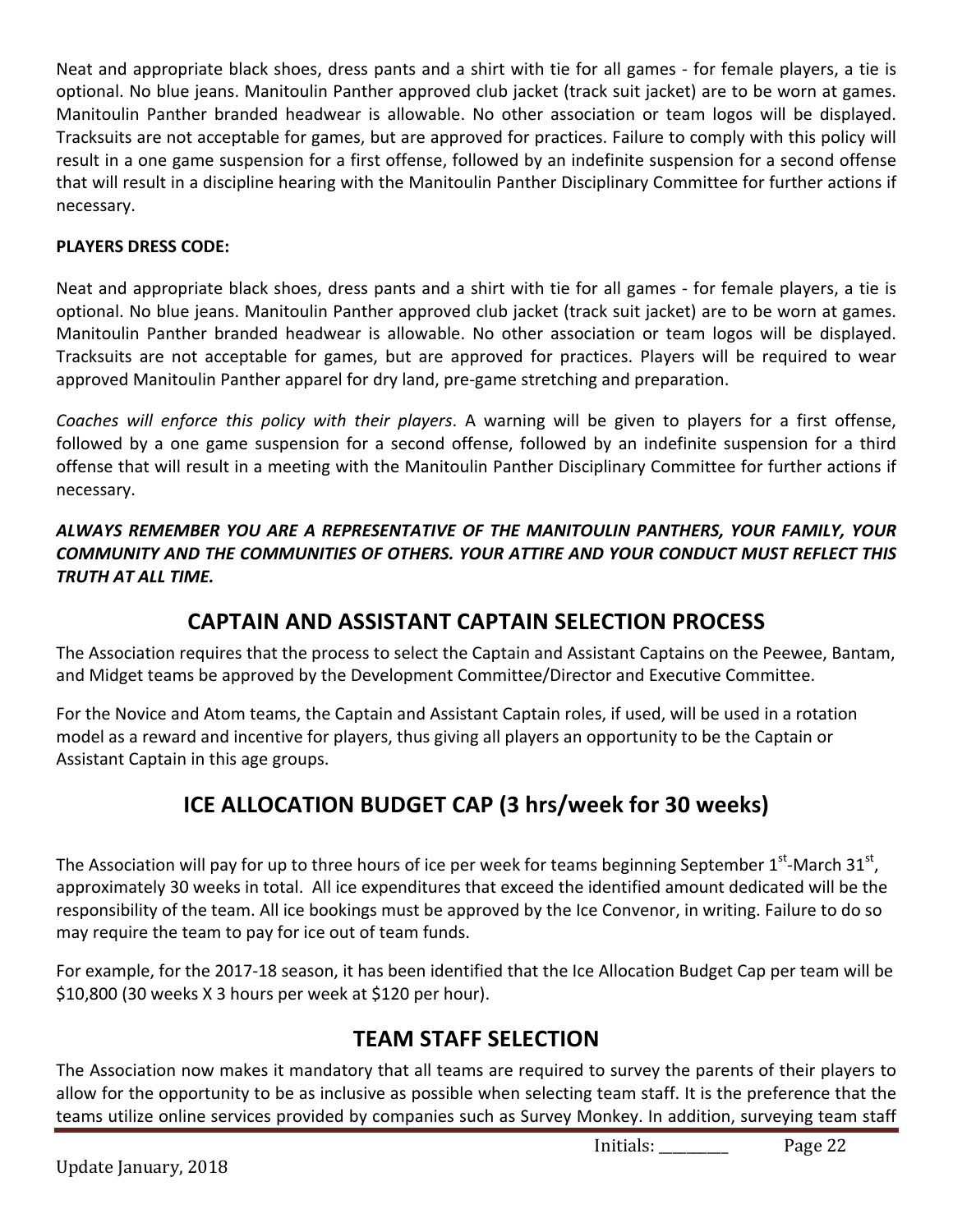must be documented and the Executive Committee must be informed when this occurs. It must be shown that every option has been exhausted before the Executive Committee accepts a husband and wife combination on team staff. This will take effect for the 2018-19 Season.

# **TEAM REPRESENTATION AT EXECUTIVE COUNCIL MEETINGS**

The Association makes it mandatory that all teams are required to attend all Executive Council meetings. Should a representative not be present, a \$50 team fine will be levied at the discretion of the Executive **Committee** 

# **USE OF ASSOCIATION EQUIPMENT**

In the spirit of helping building good responsible citizens within the Manitoulin Panther Program, each individual player will be responsible for the equipment that the Association provides to them. This equipment includes (1) Game Jersey, (1) Pant Shell, and (1) Practice Jersey.

As such, all players and a parent will be required to sign an 'Equipment Contract' in order to continue to receive their equipment be a part of the Panther Program.

By joining the Panther Program, the player accepts the equipment listed on the form and accepts FULL responsibility for this equipment. The player will care for the Manitoulin Panther Jerseys and Pant Shells, for the season and pledge to return it in good condition so another Panther player can use it in the future.

The player will be responsible for the repair or replacement, at full retail value, or as decided upon and directed, by the Panther Executive. The player will provide (3) - \$50.00 cheques as a deposit to receive the jersey, pant shells, and practice jerseys they will be using for the season.

Should they not provide the deposits and the signed contract to the team by "Jersey Day", they agree that they will not be permitted to participate in team activities including but not limited to practice, dry land, and exhibition games, tournaments, etc.

They also agree that if all Equipment is not returned in good condition, within 1 week from the end of the current season (last game), my deposits and further penalties may occur.

#### **Rules:**

- 1. All players are to provide (3) cheques of \$50.00 to be held by the Team Manager as a security deposit. These will be destroyed at seasons end, if all conditions are met and equipment is returned in an acceptable condition.
- 2. The Manitoulin Panthers Association will supply one white jersey, one practice jersey, and one set of pant shells.
- 3. Jerseys are not to be altered in any way.
- 4. Names or other items are not to be sewn on Jersey's.
- 5. All equipment is to be returned washed at season end.
- 6. All Jersey's are to be returned in the same condition as received (regular "wear" will be assessed).
- 7. Teams are to provide a team list at beginning of season on uniform allocations and meet with designated Executive Director at end of season to provide an accounting of designated equipment.

Failure to follow the rules as stipulated will result in loss of deposit and may result in further financial penalties, depending on circumstances.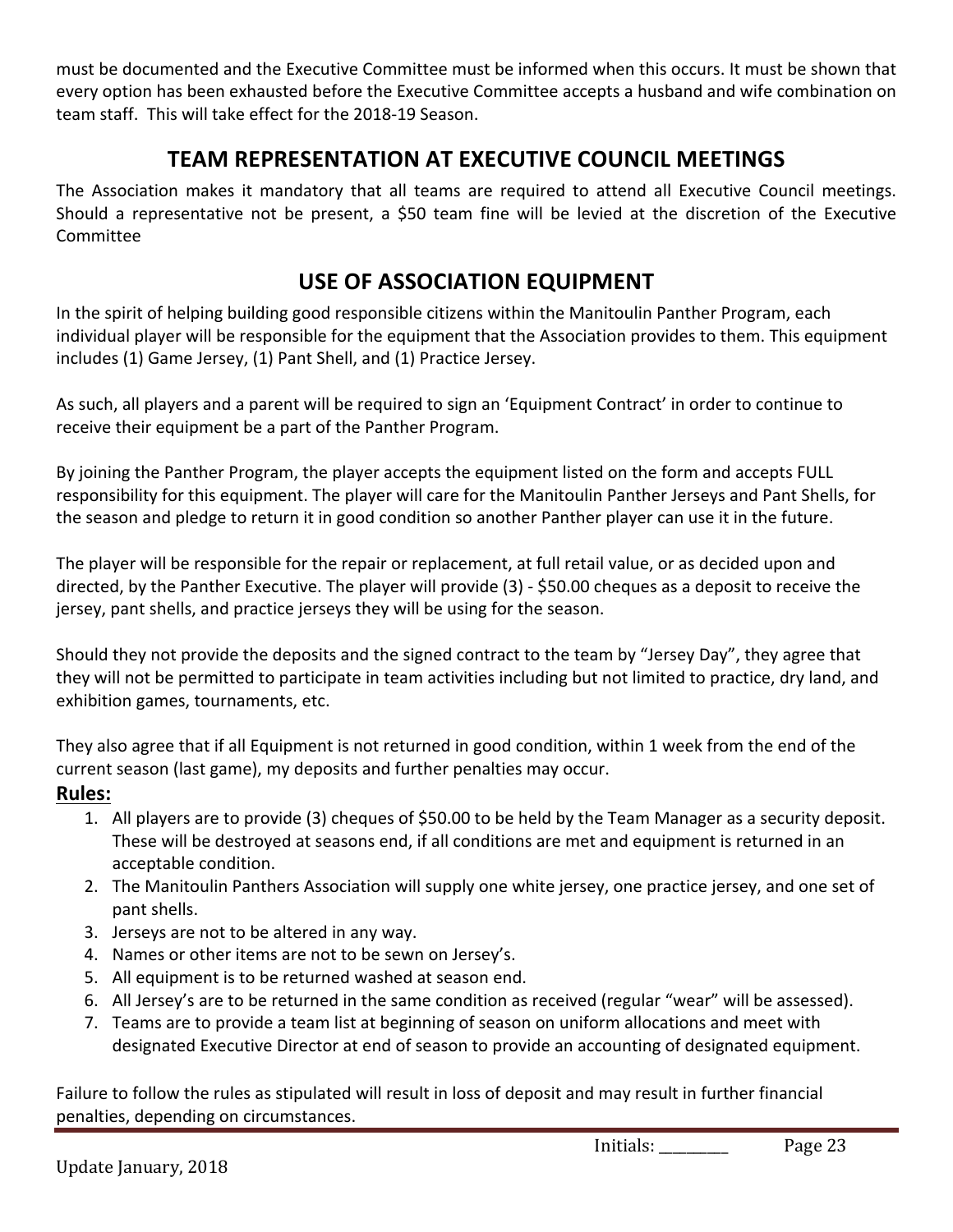# **MANITOULIN PANTHER EQUIPMENT CONTRACT**

In the spirit of helping building good responsible citizens within the Manitoulin Panther Program, each individual player will be responsible for the equipment that the Association provides to them. This equipment includes  $(1)$  Game Jersey,  $(1)$  Pant Shell, and  $(1)$  Practice Jersey.

As such, all players and a parent will be required to sign this 'Equipment Contract' in order to continue to receive their equipment to be a part of the program.

By joining the Panther Program, I accept the equipment listed on this form and accept FULL responsibility for this equipment. I will care for the Manitoulin Panther Jerseys and Pant Shells, for the 20 /20 season and pledge to return it in good condition so another Panther player can use it in the future.

I will be responsible for the repair or replacement, at full retail value, or as decided upon and directed, by the Panther Executive. For the 20 /20 season, I will provide (3) - \$50.00 cheques to receive the jerseys, pant shells, and practice jerseys I will be using for the season.

Should I not provide the deposits and this signed contract to the team by "Jersey Day", I agree that I will not be permitted to participate in team activities including but not limited to practice, dry land, exhibition games, and tournaments, etc.

I also agree that if all Equipment is not returned in good condition, within 1 week from the end of your season (last game), my deposits and further penalties may occur.

# **Rules:**

- 1. All players are to provide (3) cheques of \$50.00 to be held by the Team Manager as a security deposit. These will be destroyed at seasons end, if all conditions are met and equipment is returned in an acceptable condition.
- 2. The Manitoulin Panthers Association will supply (1) Away Jersey's (1-white), (1)-Practice Jersey, and one set of pant shells.
- 3. Jerseys are not to be altered in any way.
- 4. Names or other items, are not to be sewn on Jersey's.
- 5. All equipment is to be returned washed at season end.
- 6. All Jersey's are to be returned in the same condition as received (regular "wear" will be assessed).
- 7. Teams are to provide a team list at beginning of season on uniform allocations and meet with designated Executive Director at end of season to provide an accounting of designated equipment.

Failure to follow the rules as stipulated, will result in loss of deposit and may result in further financial penalties, depending on circumstances.

| Team Signing Authority: __________________ | Date: |
|--------------------------------------------|-------|
| Player Name & Signature:                   | Date: |
| Parent Name & Signature:                   | Date: |
|                                            |       |